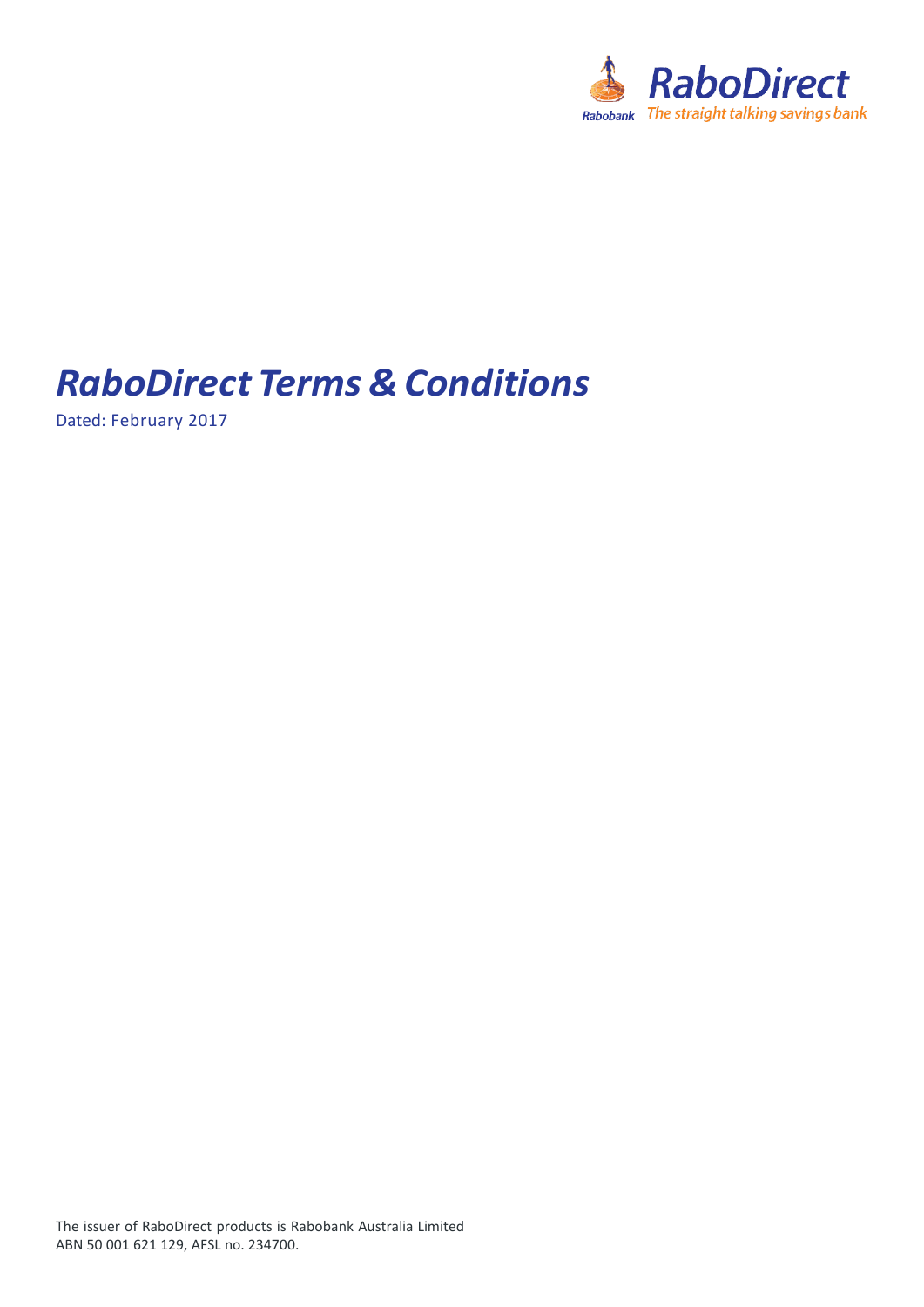# *RABODIRECT TERMSANDCONDITIONS*

## Table of Contents

- 1. [Definitions](#page-2-0)
- 2. General [Requirements](#page-2-1) of Accounts
- 3. Account owner [restrictions](#page-3-0)
- 4. [AuthorisedSignatories](#page-4-0)
- 5. [Multi-owner](#page-4-0) Accounts
- 6. Use of Internet Banking [Services](#page-4-0)
- 7. [Security](#page-5-0) and Duty of Care
- 8. Instructions and other [transactions](#page-5-0)
- 9. [Information](#page-6-0) we provide
- 10. [Liability](#page-6-0)
- 11. [Hyperlinks](#page-8-0)
- 12. Death of an Account owner or [Authorised](#page-8-0) Signatory
- 13. [Combining](#page-8-0) Accounts and Set-off
- 14. [Alterations](#page-9-0) to the Terms and Conditions
- 15. [Closure](#page-9-0)
- 16. [Privacy](#page-10-0)
- 17. [Communications](#page-10-0)
- 18. Account [Information](#page-10-0)
- 19. [Fees](#page-11-0)
- 20. [Taxes](#page-11-0)
- 21. [Governing](#page-12-0) Law
- 22. Deposits and [Withdrawals](#page-12-0)
- 23. Interest on Call Deposit Accounts and Term Deposits
- 24. Term [Deposits](#page-14-0)
- 25. Notice Saver [Accounts](#page-15-0)
- 26. Direct Debit Authority Service Agreement
- 27. Errors, disputes and [complaints](#page-17-0)
- 28. [Miscellaneous](#page-17-0)
- 29. Losses relating to Electronic [Instructions](#page-19-0)

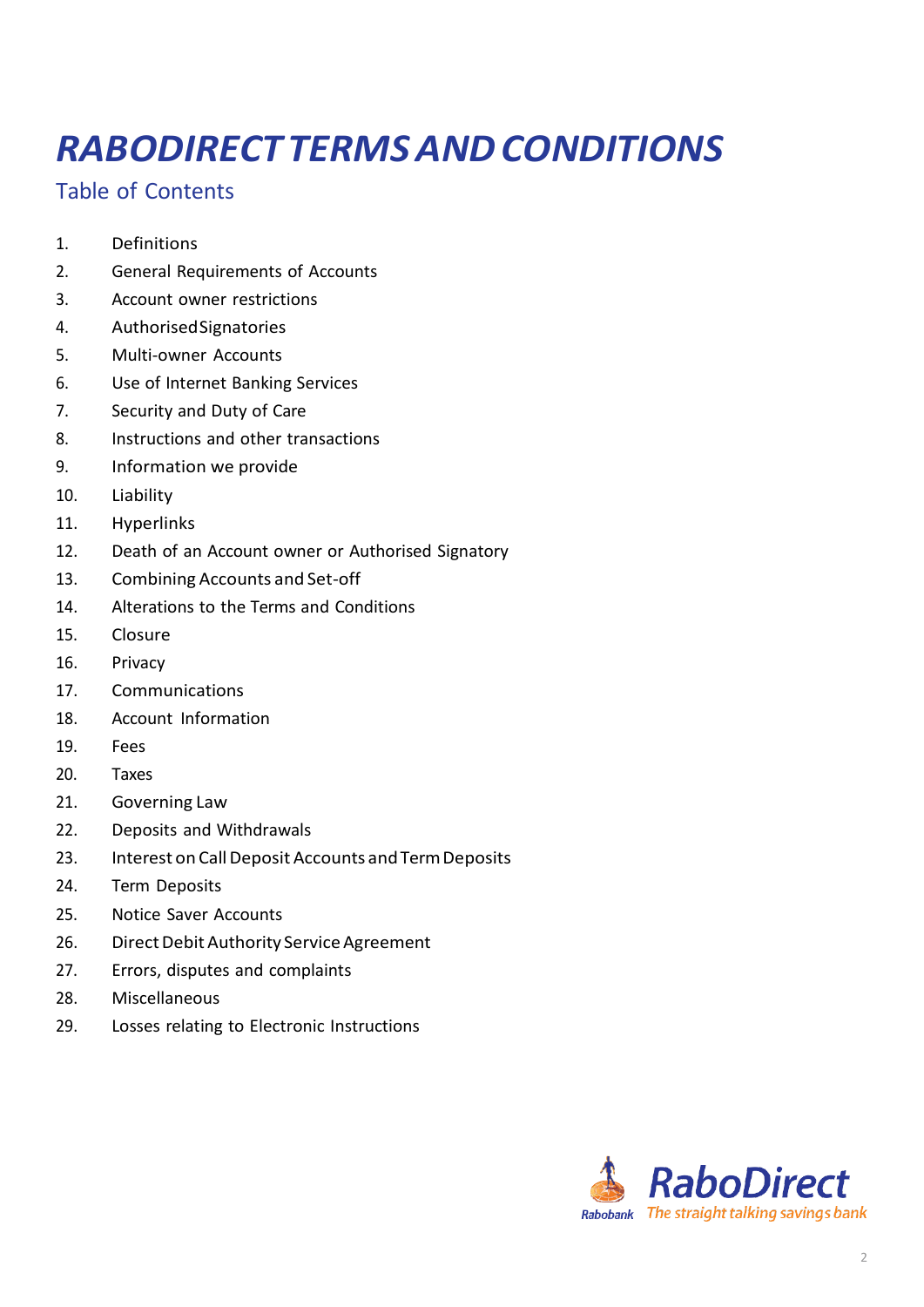## <span id="page-2-0"></span>**1 Definitions**

*Account:* any and all accounts held by you with RaboDirect.

*Applicable Regulation(s):* means all laws, rules, codes, regulations and other legal requirement(s) in force from time to time in Australia and in any jurisdiction worldwide which apply to a member of the Rabobank Group (including Coöperatieve Rabobank U.A. and its related entities). These include, without limitation, the Common Reporting Standard (CRS), the U.S. Foreign Account Tax Compliance Act (FATCA) and anti money laundering legislation.

ASIC: the Australian Securities and Investment Commission and any replacement regulatory authority.

Authorised Signatory: an individual who operates an Account on behalf of an Account owner. There may only be one Authorised Signatory for each Account.

*Business Day:* banking business day (taking into account national public holidays but not state public holidays).

*Call Deposit Account:* a HISA, Purpose Saver Account or a PremiumSaver Account.

*Code of Banking Practice 2013:* the *Code of Banking Practice 2013* which is available at the Australian Bankers Association website at [www.bankers.asn.au](http://www.bankers.asn.au/) or on request.

*Corporations Act:* the *Corporations Act 2001* (Cth), as amended from time to time.

*Customer Experience Centre:* the RaboDirect customer support centre contactable on 1800 445 445.

*Digipass:* the security device we provide you with for use in connection with the Internet Banking Services.

*Digipass PIN:* the PIN used to protect access to your Digipass.

Financial Services Guide: each financial services guide regarding the financial services we provide and made available on our Website.

*Grace Period:* Is a 7 calendar day period commencing the day after a Reinvestment of a Term Deposit which allows you to withdraw or transfer the funds in that Term Deposit without paying any termination fee or incurring a reduction to your interest rate on the funds in that Term Deposit.

*High Interest Savings Account (HISA):* a call deposit account specified by Rabobank as a High Interest Savings Account

**Instruction:** an instruction from you relating to your Account(s).

*Internet Banking Services:* the internet banking services which we offer to you through the RaboDirect Website and the RaboDirect Mobile App.

*Intermediary:* a broker or other person who holdsinformation about you whomyou have authorised to act as intermediary betweenus and you, or to give Instructions on your behalf.

Linked Account: the external account from which funds may be debited to your Account and to which funds may be paid fromyourAccount.

*Mobile Device:* a mobile phone, smartphone, tablet computer or other device onto which you have installed the RaboDirect Mobile App.

*Mobile App PIN:* the PIN used to protect access to the RaboDirect Mobile App installed on your Mobile Device.

*Multi-owner Account:* an Account owned by more than one individual together with another individual or individuals or entity, including a joint Account, a trust Account where there is more than one trustee, or a partnership Account.

*NominatedAccount:*hasthemeaning given in clause 24.2.

*Notice Saver Account:* a deposit Account specified by Rabobank as a Notice Saver Account and which requires you to provide us with a notice period of either 31, 60 or 90 days in order to withdraw any funds.

<span id="page-2-1"></span>PDS: product disclosure statement.

*Personal Information:* has the same meaning given in the *Privacy Act 1988* (Cth).

*PIN:* a code or personal identification number used to protect access to your Digipass or RaboDirect Mobile App, or used for customer identification purposes when we communicate with you by telephone. References to a 'PIN' in

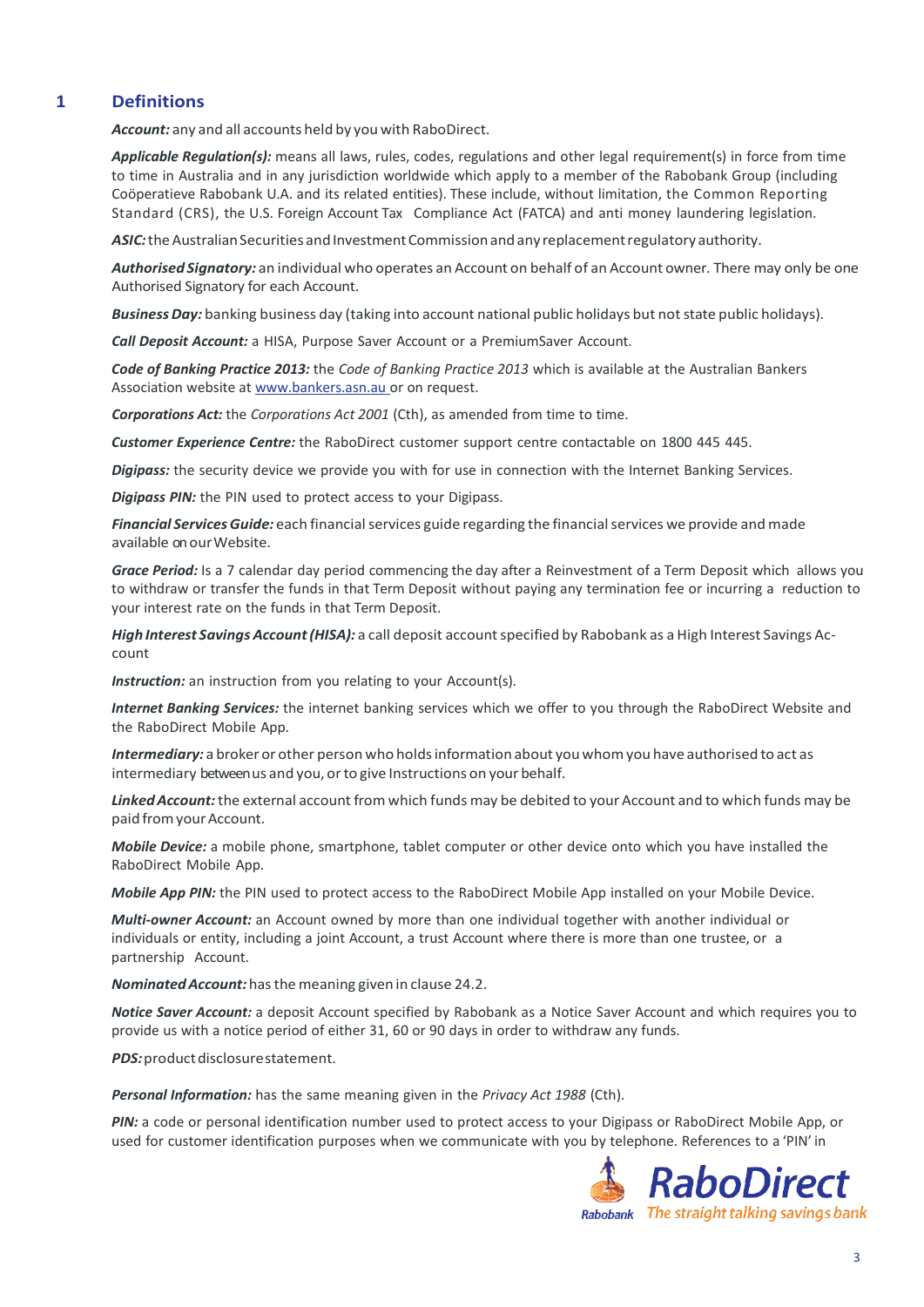these Terms and Conditions also include a Mobile App PIN and a Digipass PIN.

*PremiumSaver Account:* a call deposit Account specified by Rabobank as a PremiumSaver Account.

*Purpose Saver Account:* a call deposit Account specified by Rabobank as a Purpose Saver Account.

*Rabobank Group:* includes Coöperatieve Rabobank U.A. and its related entities.

RaboDirect: a division of Rabobank Australia Limited ABN 50 001 621 129, AFSL 234700, which is the issuer of 'RaboDirect' products and services.

*RaboDirect Mobile App:* the computer application for use in connection with the Internet Banking Services, which we make available for you to download and install on your mobile device from selected digital media stores.

*Reinvestment:* the reinvestment of the funds in a maturing Term Deposit on or before the date of maturity.

*Related Person:* any individual who is related to a non-individual Account owner whose identity must be verified by us in accordance with any Applicable Regulations.

*Relevant Requirements:* the Corporations Act, the *Corporations Regulations 2001* (Cth) and any ASIC practice notes, regulatory guides or instruments which are binding on Rabobank in respect of RaboDirect.

*Secure Site:* the pages of the Website which may only be accessed by logging in using your Digipass, and through which you may conduct transactions using the Internet Banking Services.

*SMSF:* a regulated superannuation fund which is a self-managed superannuation fund (as those terms are defined in the *Superannuation Industry (Supervision) Act 1993* (Cth)).

*Term Deposit:* a term deposit Account.

*Termsand Conditions:*these terms and conditions.

*we/us/our/Rabobank:* Rabobank Australia Limited ABN 50 001 621 129, AFSL 234700.

*Website:* the RaboDirect website at *[www.RaboDirect.com.au](http://www.rabodirect.com.au/)*

*you/your:* an owner or the Authorised Signatory of an Account.

*31 Day Notice Saver Account:* a Notice Saver Account which requires you to provide us with a notice period of 31 days in order to withdraw any funds.

*60 Day Notice Saver Account:* a Notice Saver Account which requires you to provide us with a notice period of 60 days in order to withdraw any funds.

*90 Day Notice Saver Account:* a Notice Saver Account which requires you to provide us with a notice period of 90 days in order to withdraw any funds.

#### **2 General Requirements of Accounts**

- 2.1 Accounts are only available in Australian dollars.
- 2.2 You must own a HISA at all times while you are a customer of RaboDirect.
- 2.3 Each owner can only own:
	- (a) oneHISA individually at any one time; and
	- (b) one Multi-owner HISA with the same owner(s) at the same time.
- <span id="page-3-0"></span>2.4 For each HISA, unless we otherwise agree, you can establish and own only:
	- (a) one Purpose Saver Account;
	- (b) one PremiumSaver Account;
	- (c) one 31 Day Notice Saver Account;
	- (d) one 60 Day Notice Saver Account; and
	- (e) one 90 Day Notice Saver Account

at any one time. There is no restriction on the number of Term Deposits you may own.

2.5 None of your Accounts may have a debit balance at any time.

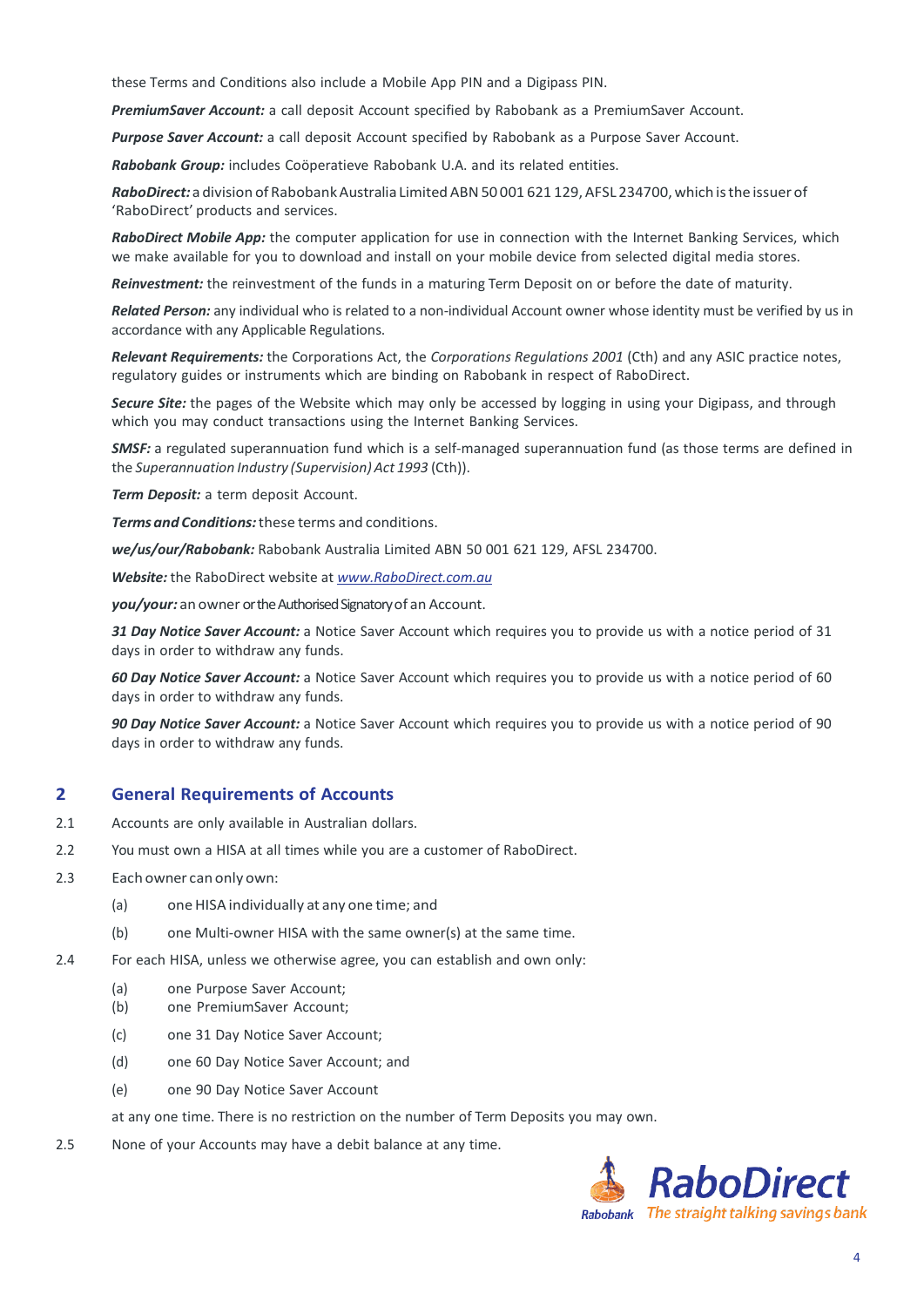- 2.6 If you ask us to, we will give you general information (which may consist of or include material made available by a government) about the identification requirements of the *Anti-Money Laundering and Counter-Terrorism Financing Act 2006* (Cth) and the options available to you or a potential customer under tax file number legislation.
- 2.7 Your identity and that of your Related Persons must be verified by us at the opening of an Account and at any time during the lifetime of the Account. We must also verify the identity of any Authorised Signatory. We may, however, at our election direct the Intermediary to verify your identity and the identity of any Authorised Signatory on our behalf for these purposes. You agree to provide, or procure the Intermediary to provide, all information to Rabobank which we reasonably require to comply with any laws in Australia or any other country. Where you have provided information, including Personal Information, about any Authorised Signatory or Related Person, you warrant that you have either obtained their consent or have provided them with notice of your disclosure of their information to us and our privacy policy with respect to the handling of their Personal Information.
- 2.8 You acknowledge that we may delay, intercept, block or refuse to make a payment if we believe on reasonable grounds that making a payment may breach any law in Australia or any other country, and we will not incur any liability to you or any third party as a result of such delay, interception, blocking or refusal. You declare and undertake to us that the payment of monies in accordance with your instructions by us will not breach any laws in Australia or any other country.
- 2.9 You agree, at the opening of an Account and at any time during the lifetime of an Account, to provide to us any documentation and information we request from time to time in order for us to undertake any action to comply with any Applicable Regulation, including on behalf of another member of the Rabobank Group. You also agree to such documentation and information provided to us being disclosed to any other person or body to enable it to be reported and used in compliance with the relevant Applicable Regulation.
- 2.10 You acknowledge that if we are unable to verify your identity or that of any Authorised Signatory or Related Persons then we may, at our discretion, block or suspend your Account or the opening of your Account.

#### **3 Account owner restrictions**

- 3.1 We may decline to accept anyone as a RaboDirect customer.
- 3.2 Accounts are available to the following entities:
	- (a) one individual where the Linked Account is in the name of the individual;
	- (b) two individuals where the Linked Account is in the name of one or both of those individuals;
	- (c) trustee(s) of trust (one company and/or up to 9 individual trustees) where the Account is operated by an authorised signatory (who may or may not be a trustee) and the Linked Account is in the name of trustee(s) as trustee(s) of the relevant trust;
	- (d) trustee(s) of regulated superannuation fund (one company and/or up to 4 individual trustees) where the Account is operated by an authorised signatory (who may or may not be a trustee) and the Linked Account (if applicable) is in the name of trustee(s) as trustee(s) of the relevant regulated superannuation fund;
	- (e) company where the Accountis operated by an authorised signatory and the Linked Accountisin the name ofthecompany;
	- (f) partnership where the Account is operated by an authorised signatory and the Linked Account is in the name of the partnership;
	- (g) unincorporated association where the Accountis operated by an authorised signatory and the Linked Account is in the name of the unincorporated association; and
	- (h) anyother entity approved by Rabobank.
- <span id="page-4-0"></span>3.3 Accounts are not available to collective investment schemes (including Fund Managers).
- 3.4 Your residential and postal addresses must be in Australia, you must be an Australian tax resident and, if you are the trustee of a trust, the trust must be a qualifying trust for tax purposes, at all times while you are a customer of RaboDirect. If you do not meet these requirements, then you must inform us immediately, as it may no longer be possible for us to provide any services or products to you and, if this is the case, we may close all of your Accounts. You may be required to pay or reimburse us for liabilities we incur in accordance with clause 10.2.

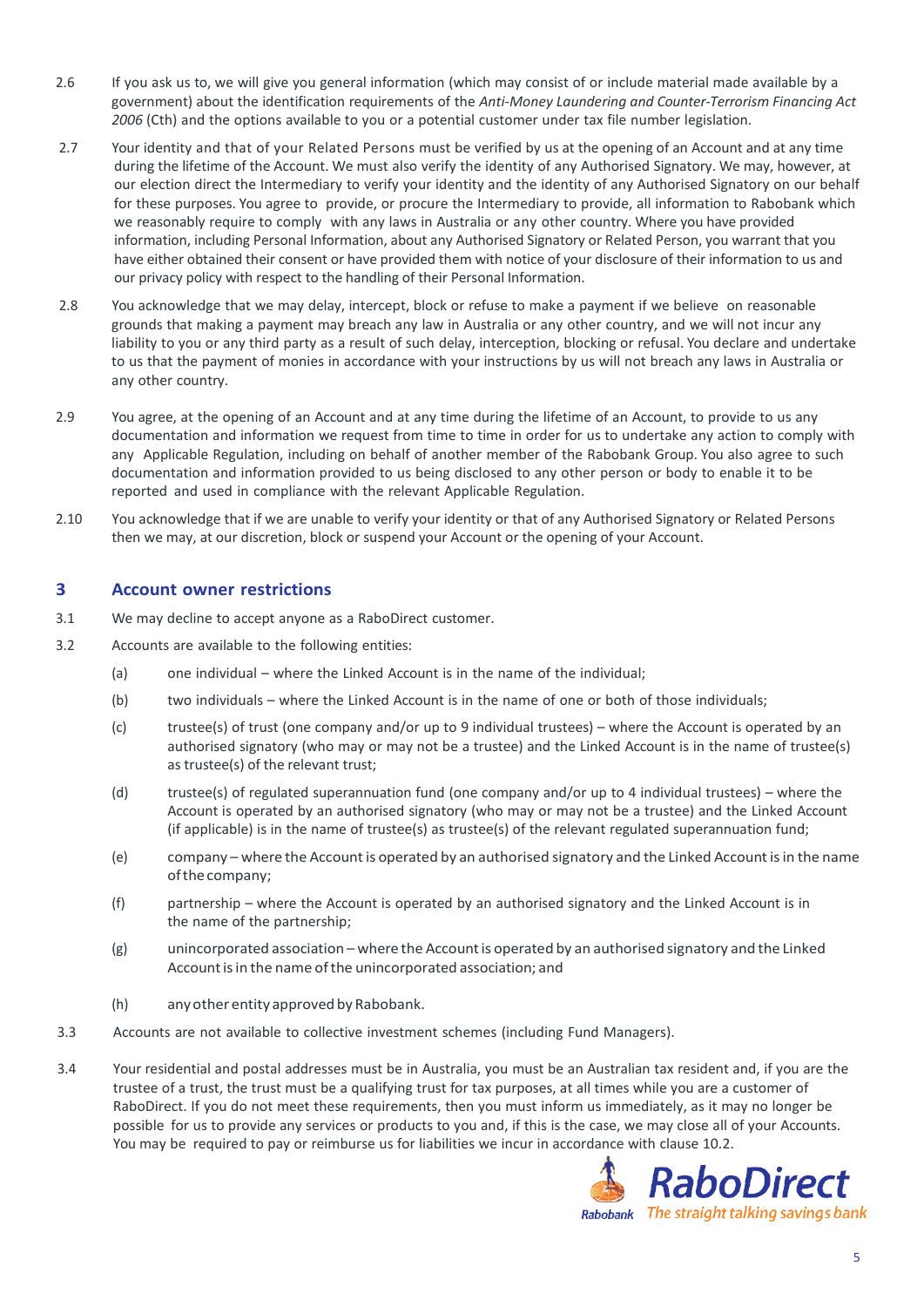- 3.5 Each owner of an Account must be aged 18 years or over unless you have an Account of the type referred to in clause 3.2(a) or 3.2(b) above, in which case youmay be lessthan 18 years old but not youngerthan 16 years old.
- 3.6 Where an Account is owned and operated by trustee(s) as trustee for a child less than 18 years of age or is owned by a child less than 18 years old (as referred to in clause 3.5), Rabobank will not apply any tax free threshold when calculating any tax payable in respect of the Account.

## **4 AuthorisedSignatories**

- 4.1 An Authorised Signatory must be at least 18 years of age.
- 4.2 Unless we otherwise agree, an Authorised Signatory must be an Account owner, or an authorised officer of the Account owner if the Account owner is a company.
- 4.3 An Authorised Signatory has full authority on the Account, as if they were the Account owner. The Digipass, PINs and notices will be sent to the Authorised Signatory, unless otherwise notified by us. The Authorised Signatory is responsible for the Account along with the Account owner, as if they were the Account owner, and also for the performance of any obligation of the Account owner.

## **5 Multi-owner Accounts**

- 5.1 Only the Authorised Signatory of a Multi-owner Account may give us Instructions relating to that Account, which shall be deemed to be given on behalf of all owners ofthe Account and communications, including notices, given to the Authorised Signatory will be deemed to be given to all of the owners of the Account.
- 5.2 If a Multi-owner Account has no Authorised Signatory (e.g. in the event ofthe deathoftheAuthorised Signatory),the Account owners must jointly notify us in writing of the appointment of a new Authorised Signatory as soon as practicable. Until then, each owner may give Instructions relating to the Account, which shall be deemed to be given on behalf of all owners ofthe Account and communications, including notices, given to just one ofthe Account owners will be deemed to be given to both or all of the Account owners.
- 5.3 You must notify us promptly of any change in the ownership of a Multi-owner Account. The Terms and Conditions will continue to bind you despite any such change, and will continue to bind the partners of a partnership's Multi-owner Account even where the partnership ceases to carry on business.
- 5.4 All Account owners are jointly and severally liable and responsible for the Account.

## **6 Use of Internet Banking Services**

- 6.1 You must comply with our instructions from time to time for use of the Internet Banking Services.
- 6.2 We may impose any conditions or restrictions on your use of the Internet Banking Services, and we may alter, suspend or terminate your use of the Internet Banking Services if, in our reasonable opinion, such action is necessary:
	- (a) to maintain the security or integrity of our banking system or the Internet Banking Services;
	- (b) to limit or prevent a suspected or potential fraud; or
	- (c) to comply with all Applicable Regulations.

## <span id="page-5-0"></span>**7 Security andDuty of Care**

- 7.1 You must safeguard your PIN(s). You must memorise these and not write them down anywhere. You must not disclose these to anyone other than to the other owner of your joint Account or to an Intermediary approved by us. You must ensure that no one can see or discover your PIN when you are using it.
- 7.2 You must not use any unsuitable PIN including any of the following:
	- (a) birth dates, months or years;
	- (b) sequential numbers (e.g. 34567);
	- (c) number combinations that may be easily guessed (e.g. 11111);

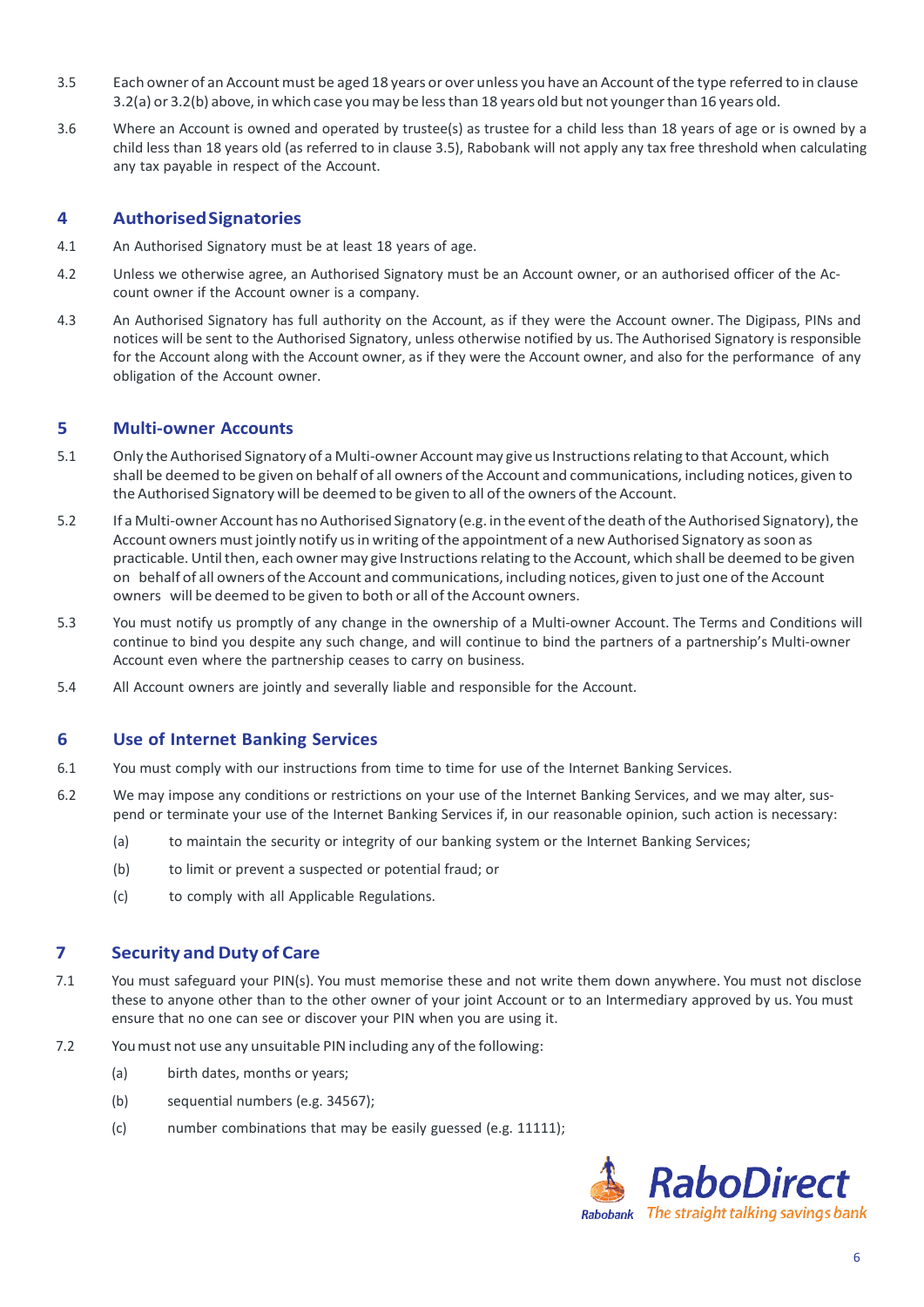- (d) parts of your telephone number;
- (e) parts of numbers in the order in which they are printed on any of your cards;
- (f) other easily accessible personal data (e.g. driver's licence, locker number or other numbers easily connected with you); or
- (g) a PIN that is the same as another PIN i.e. your Mobile App PIN must not be the same as your Digipass PIN.
- 7.3 You must treat a Digipass with reasonable care and must not make it, or the RaboDirect Mobile App installed on your Mobile Device, available to others (including your broker), except to the other owner or owners of your Multi-owner Account or to an Intermediary approved by us.
- 7.4 You must report the disclosure or possible disclosure of any of your PINs, or the theft, loss, abuse, change or replication of your Digipass or your Mobile Device, as soon as you are aware of, or suspect, such an occurrence by telephoning the Customer Experience Centre on 1800 445 445. In the case of theft or loss of your Mobile Device, you may alternatively log into the Secure Site at any time and select the option to deactivate the RaboDirect Mobile App on that specific Mobile Device. You are responsible for any transactions on your Accounts up until the time we receive your report of such occurrence, and your failure to report any such occurrence may increase your potential liability for losses from unauthorised transactions and losses to us arising from your breach.
- 7.5 You must not download, install or use the RaboDirect Mobile App on any device on which the security features or standard user interfaces of the operating system have been bypassed or the underlying file system of the operating system has been accessed (included but not limited to instances of "jailbreaking", "rooting" or using a debugging interface in respect of the device).
- 7.6 You must enable and use the device lock for your Mobile Device (e.g. where a number or swipe pattern is required to be entered in order to unlock your Mobile Device for use).
- 7.7 We may take any appropriate measures in the interests of security.

## **8 Instructions and other transactions**

- 8.1 Instructions must be given to us in accordance with our directions and we may assume that they have been so given. We will accept Instructions from an Intermediary where you have signed an authority acceptable to us that permits that Intermediary to give the Instruction to us on your behalf. The Intermediary must be recognised and approved by us before we can accept Instructions from them on your behalf.
- 8.2 We may refuse to act on any Instructions:
	- (a) which we consider may be invalid, not given in accordance with our directions, given without your authority, unlawful or not clear; or
	- (b) if we believe there is a dispute between owners, in the case of a Multi-owner Account or with an Authorised Signatory, in which case, we may also elect to freeze the Account.

In such cases, we are not liable for non-execution or any delay in execution.

- <span id="page-6-0"></span>8.3 You may, at any time and in writing, revoke an authorisation given to the Intermediary. Unless we have received a written revocation of an authority (and we have acknowledged receipt), we will assume that the Intermediary is authorised to place Instructions on your behalf.
- 8.4 We may, at any time, withdraw our recognition and/or approval of an Intermediary, in which case we will inform you as soon as practicable that we have done so, and we will no longer accept Instructions from that Intermediary on your behalf.
- 8.5 We may put limits on certain Instructions or types of Instructions.
- 8.6 The recording by us, in whatever form, of an Instruction will be conclusive evidence of the contents of that instruction.
- 8.7 Daily cut-off times for Instructions are at our discretion and may change at any time and may vary depending on the type of Instruction. The current daily cut-off times for Instructions are displayed on our Website. If your Instruction is received after the relevant daily cut-off time, it will be processed on the next Business Day or, in the case of transfers between Call Deposit Accounts, on the next day.

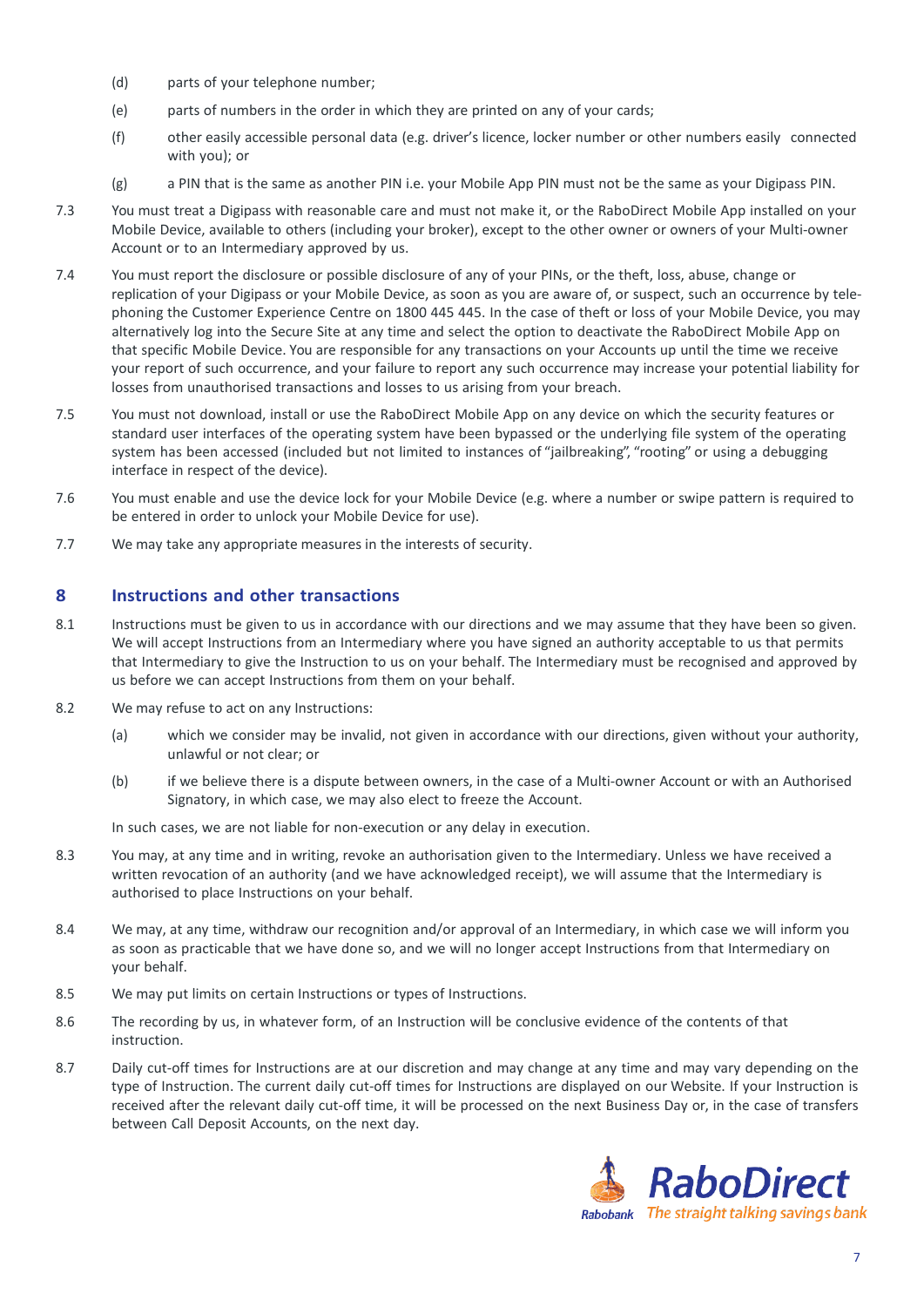- 8.8 You may be able to change or withdraw an Instruction prior to its processing, if you give us sufficient notice in the form we require.
- 8.9 We will refuse to process an Instruction if there are insufficient funds in your Account.
- 8.10 Funds are not available until cleared.
- 8.11 If an Instruction or other transaction falls on a non-Business Day, it may be processed on the following Business Day.

### **9 Information we provide**

- 9.1 Any information we give to you in relation to RaboDirect, your Accounts or any service offered through RaboDirect, has been prepared without taking into account your objectives, financial situation or needs. Because of that, you should consider the appropriateness of the information (having regard to your objectives, financial situation and needs) before acting on the information.
- 9.2 If the information we give to you in relation to RaboDirect or any of your Accounts relates to the acquisition or possible acquisition of a particular financial product, you should obtain a PDS for the product and consider the PDS before making a decision about whether to acquire, hold or dispose of the product.
- 9.3 The information we give to you in relation to RaboDirect, your Accounts or any services offered through RaboDirect may be derived from public and other third party sources. You acknowledge that we may publish or rely on such third party information without verifying its accuracy or completeness.
- 9.4 We recommend that you consult an independentlicensed financial adviser before investing in any Account or before acquiring any services offered through RaboDirect.
- 9.5 We are not liable for any loss arising out of your Account or use of any services offered through RaboDirect because of the information made available by us, other than in the case of our negligence, wilful default or fraud.

## **10 Liability**

- 10.1 Subject to clauses 10.3, 10.4 and 10.5, you are responsible to us for all liabilities we incur directly or indirectly in relation to your Account or your use of any service offered through RaboDirect, and you release and agree to pay or reimburse us in full from and against all such liabilities, except to the extent they arise directly from our negligence, wilful default or fraud. We are not liable for the consequences of anything beyond our reasonable control.
- 10.2 You must pay or reimburse us in full for all liabilities we incur because:
	- (a) you cease to be an Australian tax resident or, if you are the trustee of a trust, the trust ceases to be a qualifying trust for tax purposes; and
	- (b) you fail to inform us immediately (as required by clause 3.4).
- 10.3 Subject to clause 10.4, once you have advised us that your PIN has been disclosed and/or your Digipass or Mobile Device has been lost or stolen, and except if you have acted fraudulently or negligently, you will not be responsible for any unauthorised use of them after that time. You will be liable to pay no more than \$50 of any loss that occurs before you notify us.

However, this \$50 limit will not apply if:

- (a) you have acted fraudulently or negligently;
- (b) you have breached the Terms and Conditions; or
- (c) you have contributed to the unauthorised use of the Internet Banking Services by, for example (but not limited to), selecting an unsuitable PIN, failing to reasonably safeguard your Digipass or Mobile Device, keeping a written record of your PIN, parting with your Digipass or Mobile Device, or disclosing your PIN to any other person (other than as allowed under the Terms and Conditions), failing to take all reasonable steps to pre- vent disclosure to any person when keying in your PIN, or unreasonably delaying notification to us of the loss or theft of your Digipass or Mobile Device, or of the actual or possible disclosure to any other person of your PIN.

If any of these apply, your maximum liability will be the lesser of:

(d) the actual loss at the time of notification; or

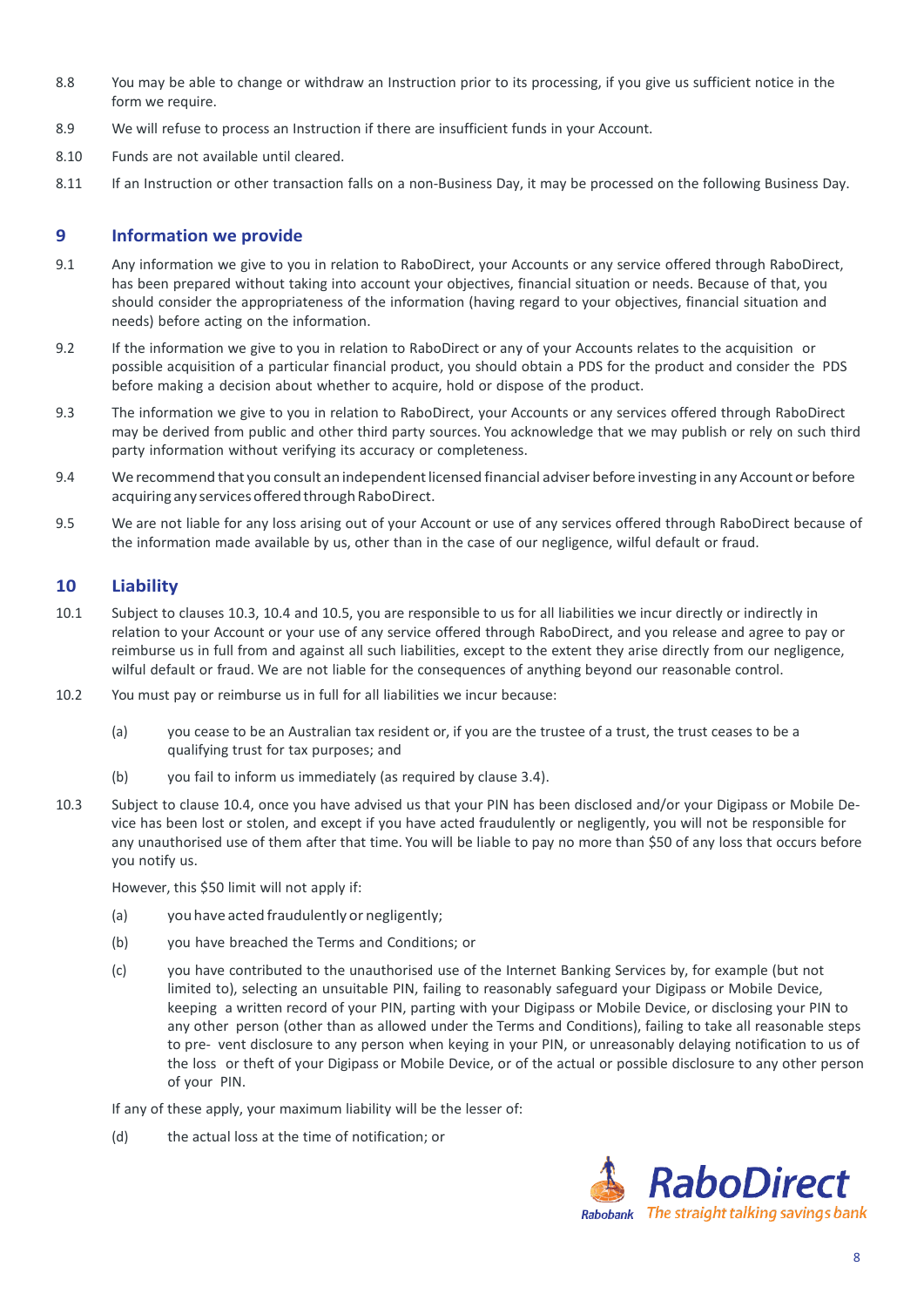(e) the maximum amount that you would have been entitled to withdraw from your Account between the time your Digipass or Mobile Device was lost/stolen and the time you notified us.

This limitation of liability does not apply where the Intermediary has possession of your Digipass or knowledge of your Digipass PIN.

- 10.4 You are not liable for loss caused by:
	- (a) fraudulent or negligent conduct by employees or agents of ours or parties involved in the provision of electronic banking services;
	- (b) faults that occur in our machines, Digipass or systems used, unless the faults are obvious or advised by message or notice on display;
	- (c) unauthorised transactions before you (or if applicable, the Intermediary) have received your Digipass or Digipass PIN, provided you have notified us of your current address, although we will not rely on proof of dispatch to your correct address as proof that the Digipass or Digipass PIN was received; or
	- (d) any other unauthorised transaction where it is clear that you could not have contributed to the loss.
- 10.5 Where the *ASIC Act 2001* (Cth) or any similar State or Territorial legislation implies into the Terms and Conditions any term, condition or warranty in respect of financial services provided under RaboDirect, our liability for any such breach of any term, condition or warranty shall be limited (to the extent permitted by the relevant legislation) at our option, to any one or more of the following:
	- (a) the re-supply of the services; or
	- $(b)$  the payment of the cost of having the services supplied again.
- 10.6 You agree to be responsible for the conduct of your Intermediary. If you wish to revoke their authority to operate on the Account, you must notify us in accordance with clause 8.3.
- 10.7 We may in limited circumstances permit your Account to be operated without the need for a Digipass being issued to you. In such case you agree that all references to a 'Digipass' in these Terms and Conditions, including clauses 10.3 and 10.4(c), will not apply to you.
- <span id="page-8-0"></span>10.8 You are responsible for obtaining, and properlymaintaining a MobileDevicewhich is compatible for use with the RaboDirect Mobile App. We do not guarantee that the RaboDirect Mobile App will work on your Mobile Device, or that the RaboDirect Mobile App will be free from errors, flaws or bugs. We are not responsible for any cost (including any internet or telephone connection charges), loss or damage which may arise from your use or attempted use of the RaboDirect Mobile App.

#### **11 Hyperlinks**

11.1 We may make available to you hyperlinks to external sites. We are not responsible for the content or availability of such sites, or for any direct or indirect loss arising out of access or use of such sites.

#### **12 Death of an Account owner or Authorised Signatory**

- 12.1 In the event of the death of an owner of a Multi-owner Account, the surviving Account owner(s) will own the Account once we have received notification of the death, together with any other relevant documentation which we may request.
- 12.2 In the event of the death of an individual Account owner or an Authorised Signatory, we will freeze the Account once we have received notification of the death until such time as we receive all relevant documentation which we may request, including appropriate confirmation of the identity of the deceased's personal representative(s), who will then be able to operate the Account.

#### **13 CombiningAccountsand Set-off**

13.1 Subject to clause 28.3, in certain circumstances we may combine all or any of your Accounts held with us or our related entities (including, but not limited to, your HISA, Purpose Saver Account, PremiumSaver, Notice Saver Account or Term Deposit).

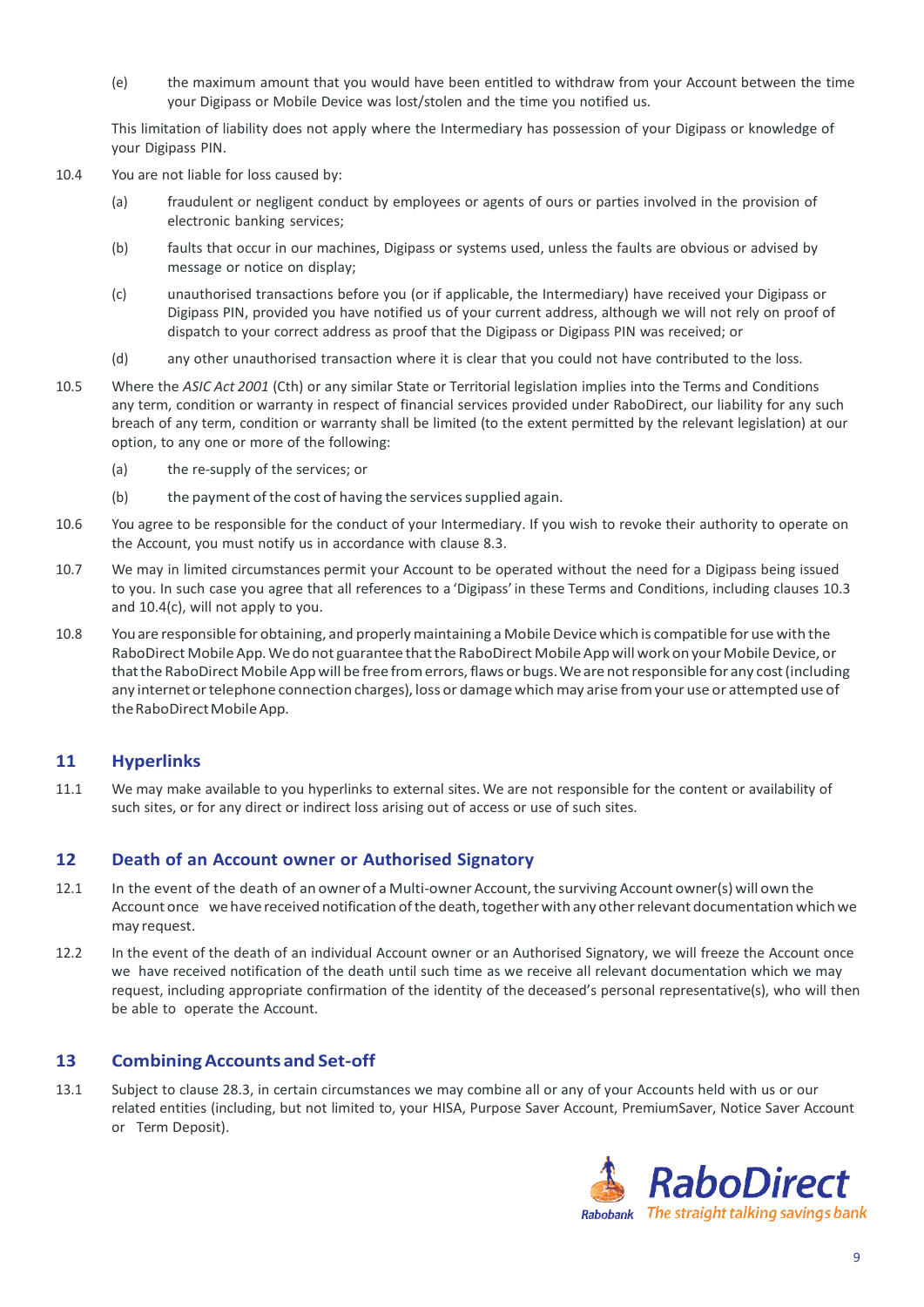- 13.2 If we combine any of your Accounts, we will promptly notify you.
- 13.3 Subject to clause 28.3, and the provisions of this clause 13, if we combine Accounts, we will apply some or all credit funds against some or all debt you owe us. If we combine all of your Accounts, there will be only a single amount either we owe you or you owe us. Combining Accounts may result in a cost being debited to an Account, such as a break cost if a Term Deposit is combined.
- 13.4 We have no obligation to combine your Accounts.
- 13.5 Subject to clause 28.3, we may set-off and apply the whole or any part of any credit balance on any Account and any money owing by us to you towards satisfaction of any amount advanced by us irrespective of whether the Account is matured or the amount is due.

## **Additional right**

13.6 The right of set-off contained in this clause 13 is in addition to any general or banker's lien, right of set-off, right to combine Accounts or other right to which we are entitled.

#### **Your undertaking**

13.7 Subject to the other provisions of this clause, you undertake not to create, agree or attempt to create or to allow a security interest over or in respect of any Account, where "security interest" includes any mortgage, charge, pledge, lien or any other arrangement having the purpose or effect of providing security for, or otherwise protecting against default in respect of, the obligations of any person.

#### <span id="page-9-0"></span>**14 Alterations to the Terms and Conditions**

- 14.1 We can alter the Terms and Conditions including fees/brokerage, other than the interest rate or term of a Term Deposit once it has been accepted, at any time either by direct communication or, subject to clause 14.2, by notice in the media (including public notices). Changes will also be noted on our Website. Other than the longer notification periods for changes described under clause 14.2 and variations to interest rates and other variations subject to market fluctuations, we will give you notice of a change to the Terms and Conditions no later than the day on which the change takes effect.
- 14.2 Wherewe:
	- (a) introduce a new fee or charge (other than a government charge);
	- (b) vary the method by which interest is calculated;
	- (c) vary the frequency with which interest is debited or credited; or
	- (d) vary the balance ranges within which interest rates apply to a deposit account.

we will provide notice of this introduction or variation to you in writing, by email or by notice on our Website, at least 30 days before the change takes effect (unless you cannot reasonably be located or have engaged in the transaction or procured the service anonymously).

- 14.3 If the government introduces or changes a government charge payable directly or indirectly by you, RaboDirect will notify you in the media, in writing, by email or notice on our Website, unless the introduction or change is publicised by the government, a government agency or a representative body (in which case we will not publicise such changes).
- 14.4 We are not required to give you prior notice of changes which are necessitated by an immediate need to restore or maintain the security or integrity of our banking system or individual Accounts.

#### **15 Closure and blocking of accounts**

- 15.1 We have the right to close any or all of your Accounts if:
	- (a) youwithdrawyour agreementto receive information undertheTerms and Conditions by electronic communication;
	- (b) you cease to be an Australian tax resident;

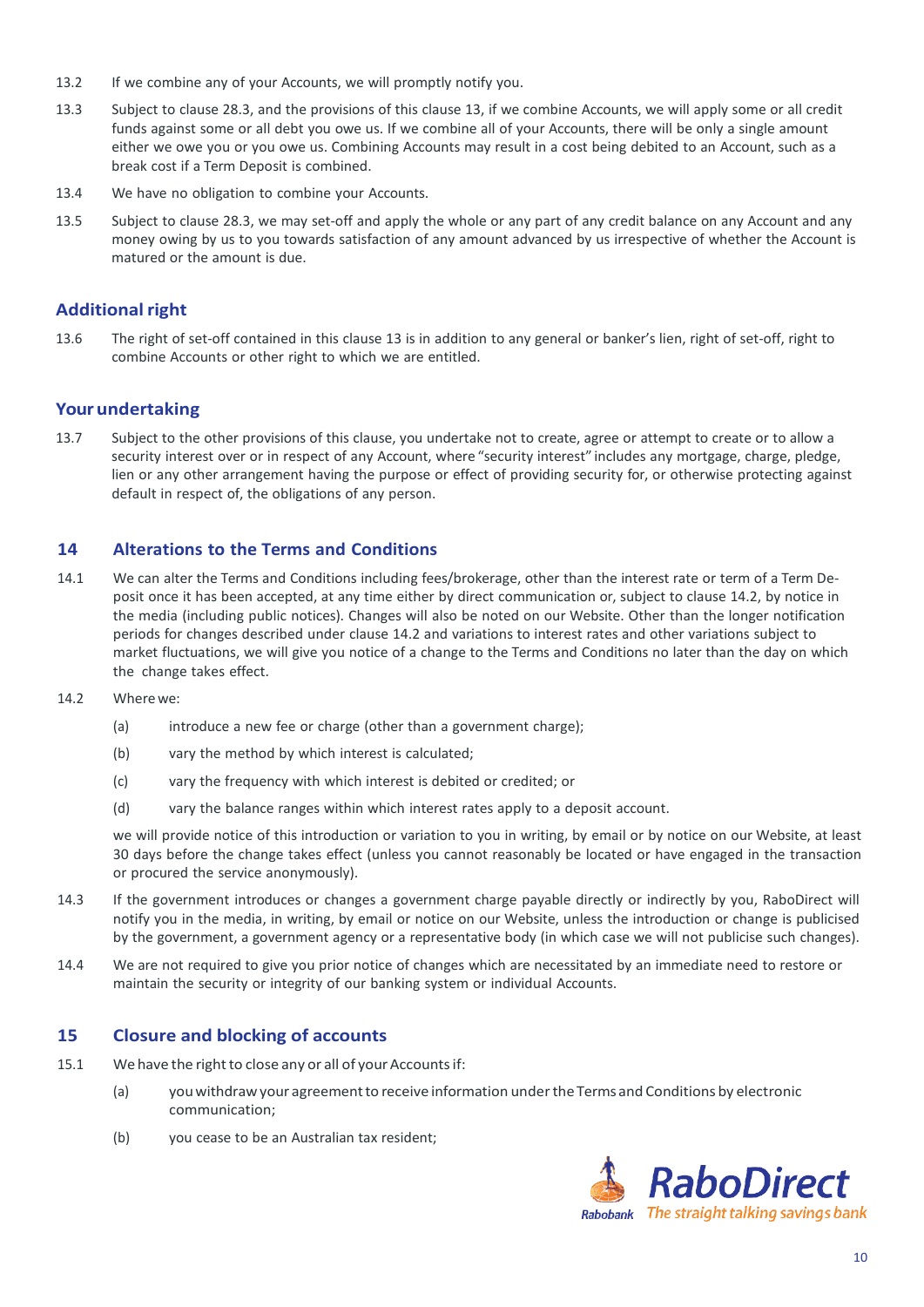- (c) it is no longer lawfully possible for us to provide an Account to you;
- (d) we have ceased to offer the relevant Account;
- (e) we consider that you have committed a material breach of the Terms and Conditions;
- (f) you cease to meet, or we become aware that you do not meet, the requirements of clauses  $3.2 3.4$ regarding the eligibility to own an Account;
- (g) we consider that your account is 'inactive' within the meaning of clause 15.9;
- (h) we have assessed you as being a recalcitrant account holder (including if you are 'recalcitrant' within the meaning of any Applicable Regulations);
- (i) you are involved in or convicted of criminal activity and we, in our reasonable opinion, consider such an involvement or conviction may adversely impact Rabobank's reputation; or
- (j) we consider it necessary, in our reasonable opinion, in order to protect our legitimate business interests.
- 15.2 If you request, we will close your Account even if it is in credit, however we may not close a Notice Saver Account until after all funds have been withdrawn in accordance with clause 25.2. Any request to close an Account must be in writing. Where you request to close all of your Accounts, we may specify a day by the end of which you must transfer the amount of any credit balance in your Accounts to your Linked Account (or to another external account approved by us). You must comply with this notice to transfer the credit balance before we can close your Account.
- 15.3 We may close an Account that is in credit by giving you reasonable notice and transferring the amount of the credit balance to one of your Accounts. If the only Account you hold is a HISA, which is in credit, and we have a right to close your Accounts, we will give you reasonable notice of our closure of your HISA and may specify a day at the end of such notice by which you must transfer the amount of the credit balance to your Linked Account (or to another external account approved by us). You must comply with this notice to transfer the credit balance. If you do not comply with this notice, we may transfer the credit balance to the Linked Account.
- <span id="page-10-0"></span>15.4 Closure of the HISA will require closure of all your other Accounts (including any Term Deposits), and any remaining funds will be credited to your Linked Account (or to another external account approved by us).
- 15.5 If we have the right to close your Account as described in clause 15.1, we may instead block access to the Account, deposits into the Account and/or withdrawals from the Account if we reasonably consider it appropriate to do so. Any exercise of our rights under this clause does not affect our ability to close your Account under clause 15.1 later.
- 15.6 You acknowledge that we may delay, intercept, block or refuse to make a payment if we believe on reasonable grounds that making a payment may breach any law in Australia or any other country, and we will not incur any liability to you or any third party as a result of such delay, interception, blocking or refusal.
- 15.7 You acknowledge that if we are unable to verify your identity or that of any Authorised Signatory or Related Persons then we may, at our discretion, block or suspend your Account or the opening of your Account.
- 15.8 We may also block access to an Account, deposits into an Account and/or withdrawals from an Account if we have not verified that we hold information about you or a Related Person in order to conduct any activities required by Applicable Regulations. If we exercise our rights under this clause, we will provide you with notice that is reasonable in the circumstances. Information that we may require under this clause may include (without limitation):
	- (a) information about your identity or the identity of a Related Person; and
	- (b) if you are not an individual, information about your entity structure.
- 15.9 For the purpose of clause 15.1(g), an Account is 'inactive' if:
	- (a) you have not made a deposit into the Account or withdrawn funds from the Account within the previous 12 months; and
	- (b) the Account balance is less than \$1,000.

## **16 Privacy**

16.1 We will handle your Personal Information or that of any Authorised Signatory or Related Person as set out in our privacy policy. You can view our privacy policy on our Website or we will give you a copy on request.

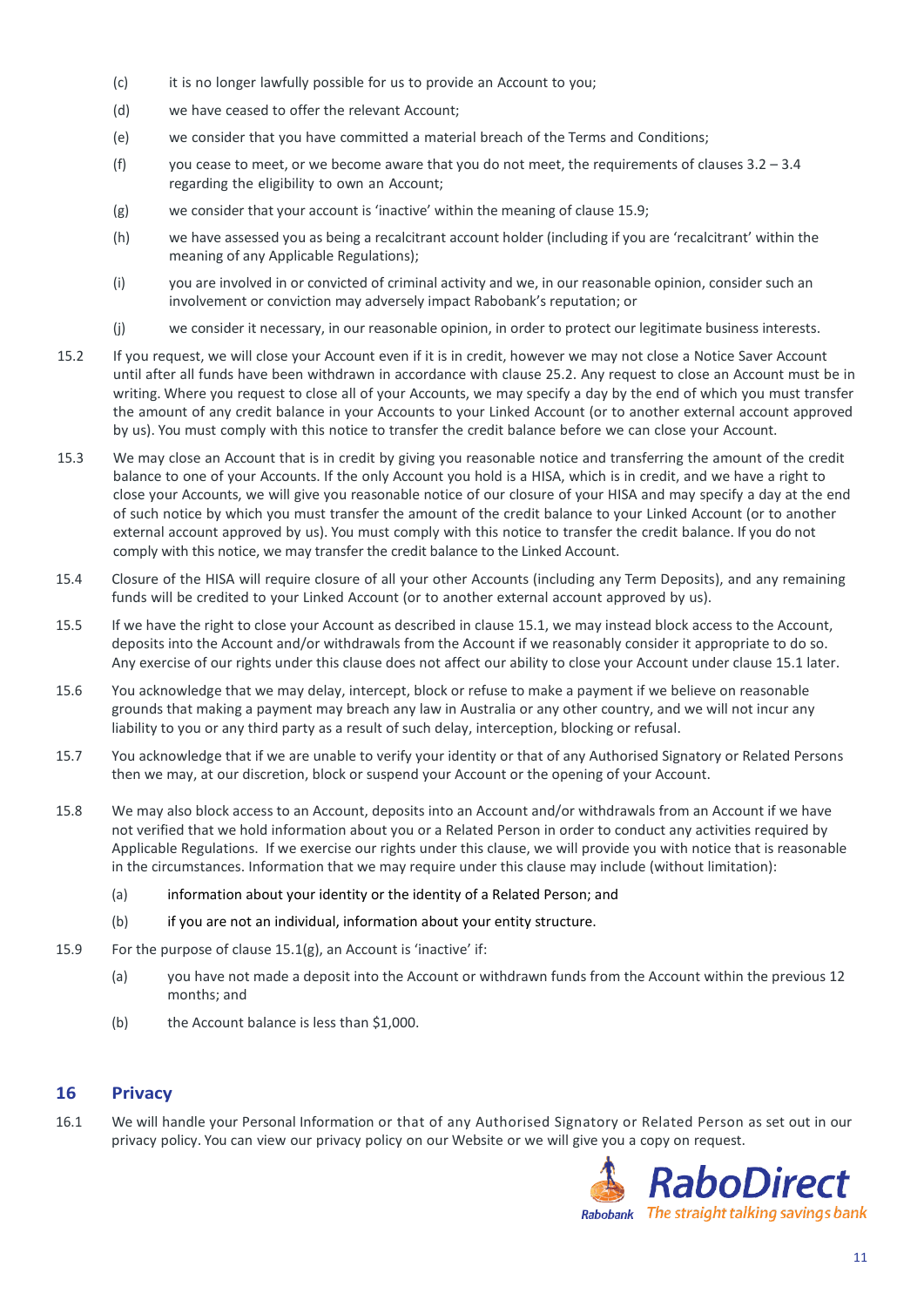- 16.2 If you do not provide us with the Personal Information we request we may be unable to provide you with RaboDirect products and services.
- 16.3 You must ensure that all Personal Information you give us is accurate and up-to-date at all times. You must notify us of any changes to the Personal Information you have given us as soon as practicable.

## **Tax file numberlegislation**

16.4 If your Account earns deposit interest in a tax year, your Account may be subject to Tax File Number (TFN) legislation. We may request your TFN (or exemption) or ABN. Quotation of your TFN (or exemption) or ABN is not compulsory. Quotation of your TFN/exemption to Rabobank is authorised, and its use and disclosure are strictly regulated, by the tax laws and privacy legislation. We will keep it confidential in accordance with the privacy laws. Quotation of your TFN/Exemption/ABN will automatically also apply to any present and future accounts you have or may have unless you notify Rabobank at any time that you do not wish to quote it for a particular account or investment.

## **17 Communications**

- 17.1 Communications with you will be electronic, via secure messages on our Website and email, except where we send you a Digipass or Digipass PIN, or otherwise decide to communicate by non-electronic means.
- 17.2 All communications with us, including Instructions, must be in accordance with our directions.
- 17.3 We may monitor and/or record telephone conversations for verification and training purposes.

## **18 Account Information**

- 18.1 We will make:
	- (a) statements for all RaboDirect transactions; and
	- (b) details of Term Deposits,

available electronically on our Website for you to view.

- 18.2 Where applicable, you may access your annual withholding tax reports and summaries on the Website.
- 18.3 We may also provide copies of your statements and other notices relating to your Account to the Intermediary unless you notify us in writing that you no longer wish for us to do this.
- 18.4 You must check all entries on your statement and report to us any apparent errors or transactions you have not authorised, as soon as possible. If because of your delay in notifying us of any irregular or unauthorised transactions, we are unable to take advantage of any rights or remedies that may have otherwise been available to us to reverse or correct such transactions, you will remain liable to us for the amounts of such transactions as disclosed in your statement.

## <span id="page-11-0"></span>**19 Fees**

#### **TermDeposits**

- 19.1 You must pay a termination fee if we allow you to terminate your Term Deposit prior to its maturity. The termination fee is equal to our break costs (as determined by us) plus a processing fee of \$25.00. Break costs reflect future cash flow losses incurred by us as a result of interest rate differentials that exist between wholesale market rates applicable to the existing term deposit and current wholesale market rates applicable for the remaining period of the term deposit, adjusted to reflect a net present value. Break costs increase in line with increases in the following: interest rates, the amount withdrawn and the market margin. This termination fee may be deducted from the principal or the interest of the Term Deposit payable at the termination date.
- 19.2 The termination fee referred to above at clause 19.1 will not apply to customers suffering financial hardship or if the Term Deposit is terminated within a Grace Period in accordance with clause 24.
- 19.3 This termination fee is also payable if we exercise our right to close your Term Deposit in accordance with clause 13 or clause 15.1.

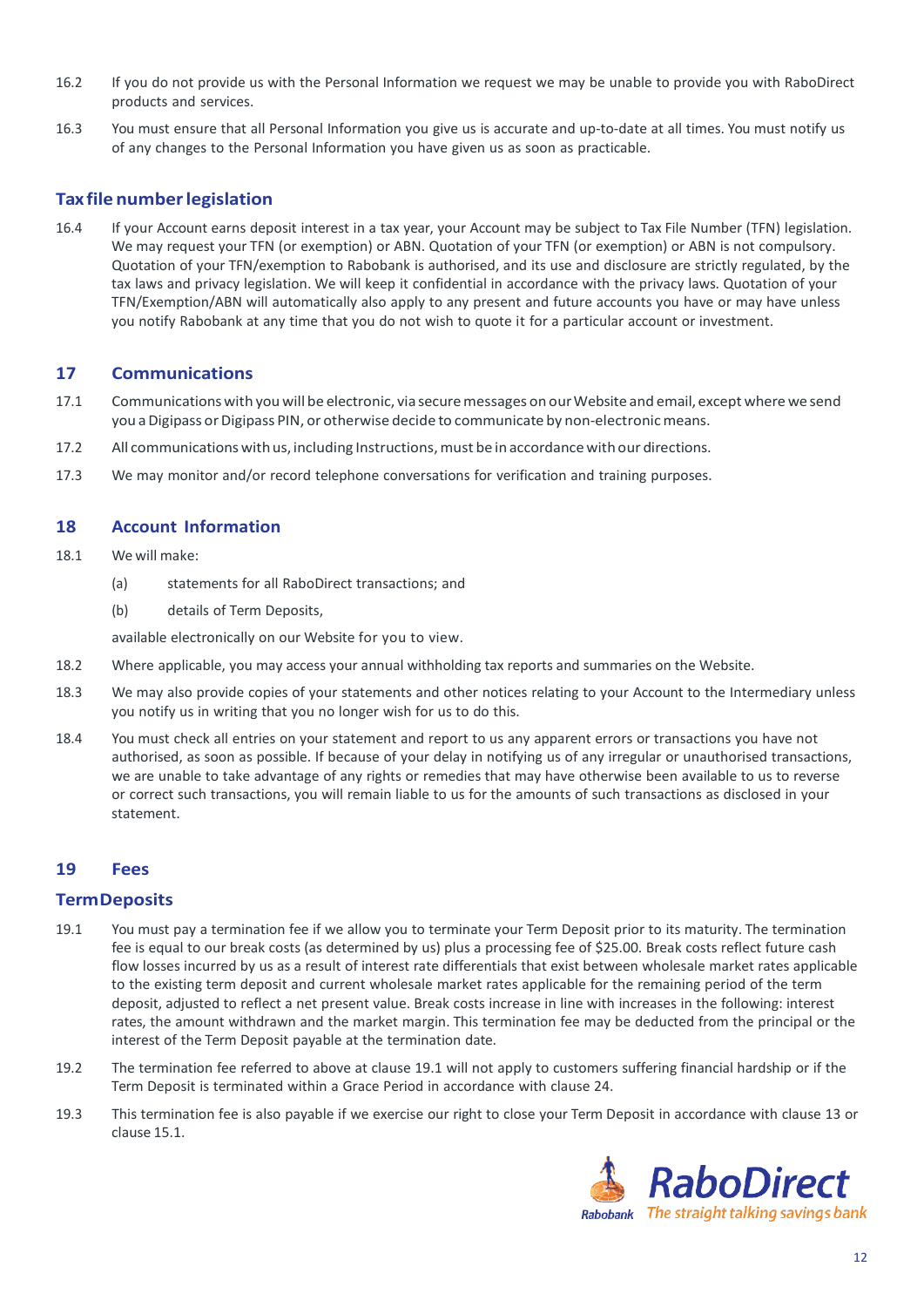19.4 Partial termination of your Term Deposit is not allowed.

#### **CallDepositAccounts**

19.5 No fees are payable in respect of Call Deposit Accounts.

#### **Notice Saver Accounts**

19.6 No fees are payable in respect of Notice Saver Accounts.

#### **Digipass**

19.7 You must, if we request, pay for the repair or replacement of a Digipass unless any damage or loss is due solely to a manufacturing fault or it expires.

#### **Fee information**

19.8 Information on the fees and charges applicable to Accounts and services offered through RaboDirect is available at our Website and is also available upon request.

#### **20 Taxes**

- 20.1 We may debit from any of your Account(s) any tax and government charges applicable from time to time.
- 20.2 You must pay or reimburse us in full, on demand, in respect of any liability we may incur for not deducting any amount from such payment on account of tax.

#### <span id="page-12-0"></span>**21 Governing Law**

21.1 The Terms and Conditions are governed by the law of New South Wales.

#### **22 Deposits and Withdrawals**

#### **Electronic transfer**

- 22.1 All deposits and withdrawals must be done electronically through internet banking. Cash and cheques are not allowed.
- 22.2 Subject to clause 25. 2, you can transfer funds between your Accounts.
- 22.3 You may receive funds into your Call Deposit Accounts or your Notice Saver Accounts from an external account, however international transfers are not accepted.
- 22.4 Unless we have otherwise agreed, the only transfers allowed to an external account from a Call Deposit Account or a Notice Saver Account is to your Linked Account.
- 22.5 You may elect to make regular deposit transfers from your Linked Account to a Call Deposit Account or a Notice Saver Account.
- 22.6 We must hold a valid direct debit authority to allow us to transfer funds from your Linked Account on your behalf.
- 22.7 You represent that, if your Linked Account is owned by more than one person, it can be operated individually by each owner.
- 22.8 A direct debit authority will remain effective even if it is in the name of an Authorised Signatory and their authority on the Account has ceased.
- 22.9 We will not accept direct debit instructions to debit your Account.

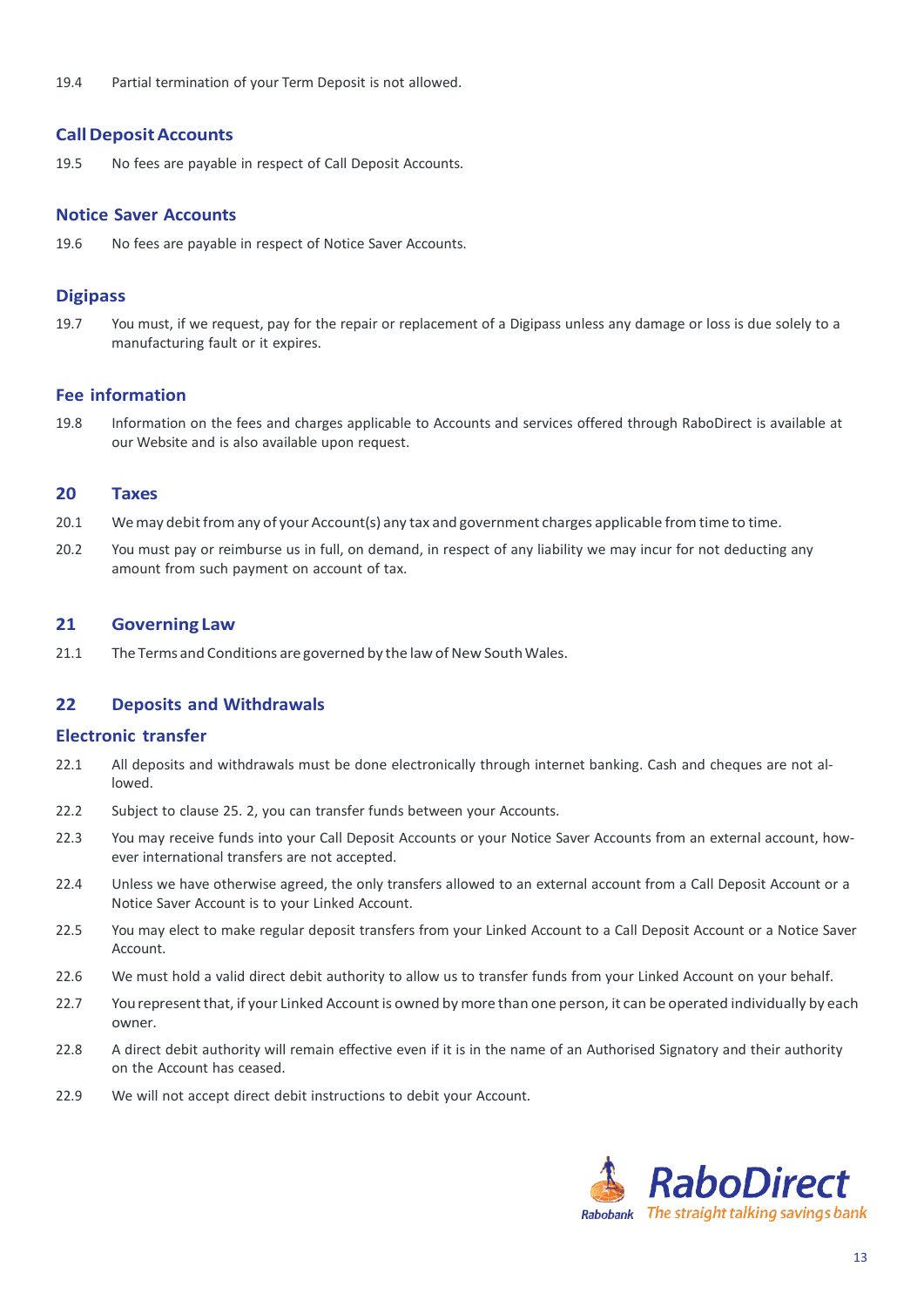## **Maximum transactions and Account Balance**

22.10 Unless we otherwise agree, the following maximum transfer limits apply per Business Day:

## **Internet Banking Limits**

| <b>CustomerType</b>                                                                     | <b>Transfers</b><br>to Linked<br><b>Account</b> | <b>Transfers</b><br>between your<br>deposit products | <b>Transfers to</b><br><b>Third Party Payees</b> | <b>Direct debit from</b><br><b>Linked Account</b> |
|-----------------------------------------------------------------------------------------|-------------------------------------------------|------------------------------------------------------|--------------------------------------------------|---------------------------------------------------|
| Personal,<br><b>Business and</b><br><b>SMSFs</b>                                        | \$100,000                                       | Unlimited                                            | Not available                                    | \$5,000,000                                       |
| <b>SMSFs who have</b><br>established their<br><b>Trust through</b><br><b>RaboDirect</b> | Not available                                   | Unlimited                                            | \$100,000                                        | \$5,000,000                                       |

## <span id="page-13-0"></span>**MobileBankingAppLimits**

| <b>CustomerType</b>                                                                     | <b>Transfers</b><br>to Linked<br><b>Account</b> | <b>Transfers</b><br>between your<br>deposit products | <b>Transfers to</b><br><b>Third Party Payees</b> | <b>Direct debit from</b><br><b>Linked Account</b> |
|-----------------------------------------------------------------------------------------|-------------------------------------------------|------------------------------------------------------|--------------------------------------------------|---------------------------------------------------|
| Personal,<br><b>Business and</b><br><b>SMSFs</b>                                        | \$100,000 Combined                              |                                                      | Not available                                    | \$5,000,000                                       |
| <b>SMSFs who have</b><br>established their<br><b>Trust through</b><br><b>RaboDirect</b> | Not available                                   | \$100,000                                            | \$20,000                                         | \$5,000,000                                       |

22.11 We may at our discretion limit the maximum balance of the aggregate of your Call Deposit Account, Term Deposit Account or Notice Saver Account which you hold to \$5,000,000.

#### **Minimum transactions**

22.12 The minimum initial deposit to a Term Deposit is \$1,000.

## **LinkedAccount**

- 22.13 Unless we otherwise agree, your Account requires a Linked Account.
- 22.14 You must complete any steps we request in order for us to verify your Linked Account (where applicable) before we permit any transfers from your Account(s) to an external account.
- 22.15 You must advise us if your Linked Account is transferred or closed, or if the Linked Account details change.

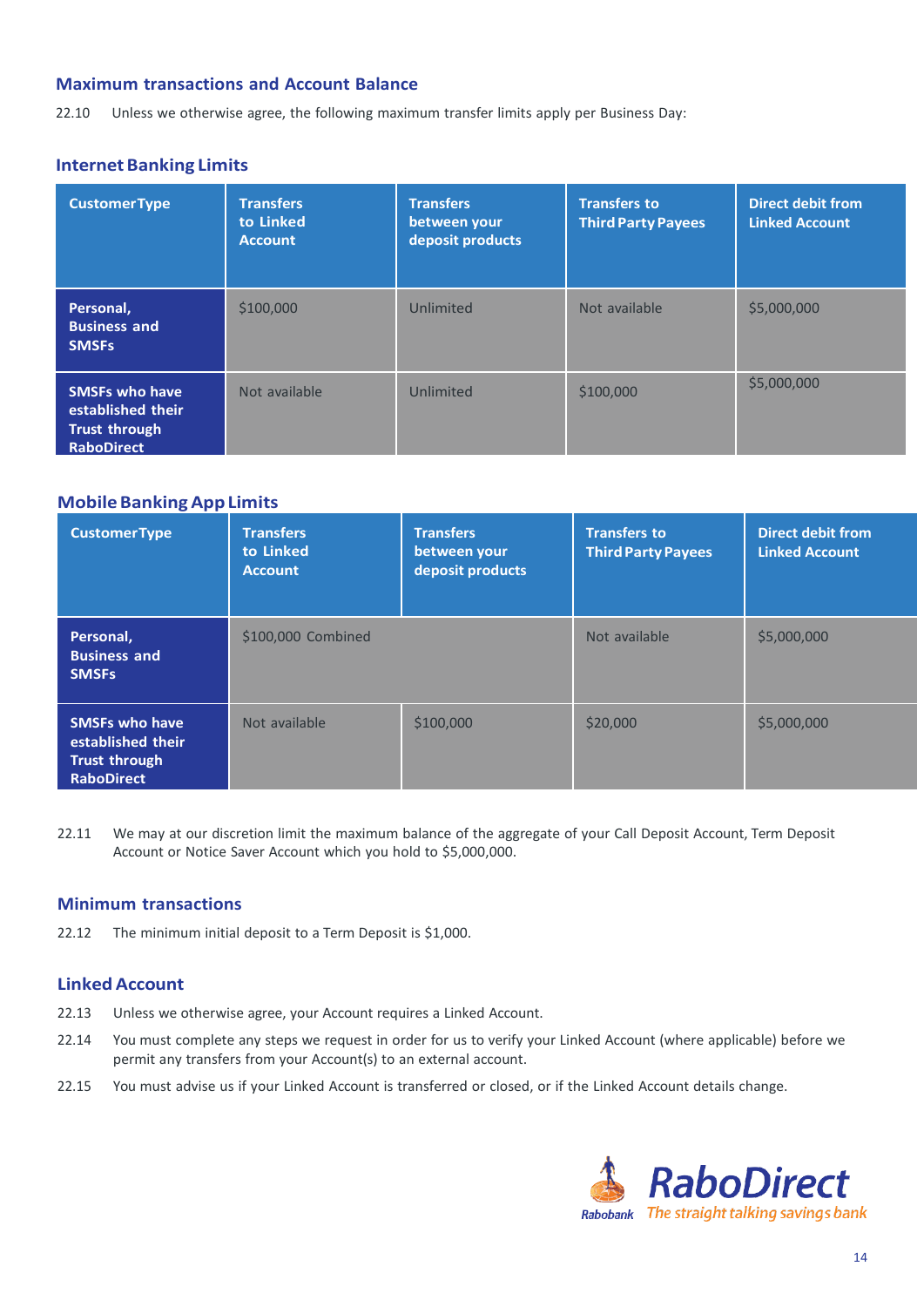## **23 InterestonCallDepositAccounts,TermDeposits andNoticeSaverAccounts.**

- 23.1 Interest is paid on your Call Deposit Accounts, Term Deposits and Notice Saver Accounts.
- 23.2 Interest is calculated on a year of 365 days, on the basis of the number of days from and including the date of acceptance of the deposit or interest payment up to but excluding the date of maturity, withdrawal or next interest payment.
- 23.3 The interest rates for Call Deposit Accounts are variable and the rates that apply to your Call Deposit Account (or, if you have more than one Call Deposit Account, to each of your Call Deposit Accounts) are set out in your Account summary when you log-in to the Secure Site. Different rates may apply (if applicable):
	- (a) to different balance ranges within a particular Call Deposit Account;
	- (b) depending on the minimum balance of a particular Call Deposit Account during a specified period; and
	- (c) to different types of Call Deposit Accounts (e.g. HISA, Purpose Saver, PremiumSaver, personal, business, self managed superannuation fund etc.)
- <span id="page-14-0"></span>23.4 The interest rates for Notice Saver Accounts are variable and the rates that apply to your Notice Saver Account (or, if you have more than one Notice Saver Account, to each of your Notice Saver Accounts) are set out in your Account summary when you log-in to the Secure Site. Different rates may apply:
	- (a) to different balance ranges within a particular Notice Saver Account; and
	- (b) depending on what type of customer you are (e.g. personal, business, trust, self managed superannuation fund etc.)
- 23.5 We may, at any time, increase or decrease the interest rate(s) on Call Deposit Accounts or Notice Saver Accounts. We will notify you of changes to the relevant variable rate(s) in accordance with these Terms and Conditions and the Notice Saver Account Product Disclosure Statement.
- 23.6 The interest rates for Term Deposits can also vary depending on the term and interest payment frequency, however for each accepted Term Deposit, the applicable interest rate remains fixed for that term to maturity. Different rates may apply depending on the balance or term of the particular Term Deposit.
- 23.7 Information on current interest rates is available on our Website and is also available upon request.
- 23.8 Interest on Call Deposit Accounts and Notice Saver Accounts is paid after the close of business on the last day of each calendar month in arrears, and credited to the same Account unless otherwise instructed in writing and we agree to do so. It is calculated on the daily closing principal balance (including cleared and uncleared funds). Where you have closed a Call Deposit Account or a Notice Saver Account before the interest is payable to you, then the interest will be credited to your HISA, or any other account we agree to pay funds to.
- 23.9 Interest on Term Deposits is paid monthly, quarterly, semi-annually, annually or at maturity (as applicable) as selected by you.
- 23.10 You will continue to earn interest on any portion of funds in your Notice Saver Account(s) during the period starting from and including the day we process your instruction to withdraw funds and the day prior to those funds being released from your Notice Saver Account(s) (i.e. 31, 60 or 90 days, depending on the type of Notice Saver Account).
- 23.11 From time to time, we may offer to selected customers a temporary additional interest rate margin on the whole or part of the balance(s) of particular Call Deposit Accounts, Term Deposits or Notice Saver Accounts. Different methods of interest calculation and/or different methods of interest payment may apply to any such offer, the full terms and conditions of which will be notified to you by email and/or made available on our Website.
- 23.12 Interest on a PremiumSaver Account will be paid at the maximum rate if the closing balance on the last Business Day of the calendar month is at least \$200 (\$2,000 for businesses) higher than the balance as at the beginning of the first day of that month, excluding interest earned for that month. If these conditions are not met, interest for that month will be paid at the PremiumSaver minimum rate.

## **24 Term Deposits**

24.1 Term Deposits are available for terms of 1, 3, 6 or 9 months and 1, 2, 3, 4 or 5 years or for any other term made available by us from time to time.

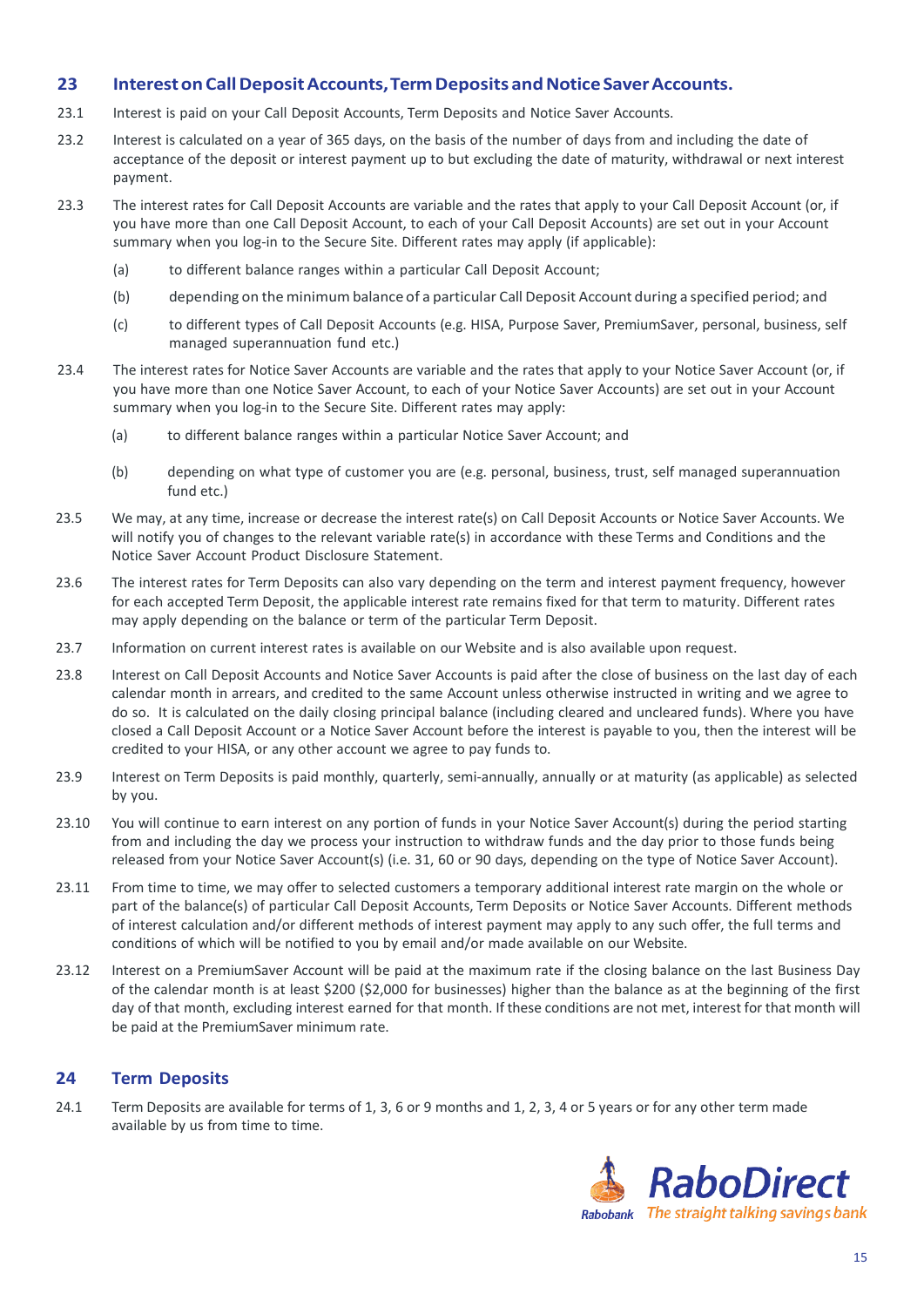- 24.2 When you open a Term Deposit, you will be offered one or more of the following maturity options:
	- (a) the entire balance (principal and accrued interest) of the Term Deposit at maturity is paid into another one of your Accounts or to an account you have nominated to us in writing which we have agreed to pay funds to *(Nominated Account);*
	- (b) the principal portion of the balance (excluding any accrued interest) of the Term Deposit at maturity is automatically reinvested in another Term Deposit at the then current interest rate. Any accrued interest is paid into another one of your Accounts or Nominated Account; or
	- (c) the entire balance (principal and accrued interest) of the Term Deposit at maturity is automatically reinvested into a Term Deposit at the then current interest rate.

You may modify your maturity instructions subject to applicable cut off times (as advised on the Website).

- 24.3 Different maturity options apply depending on the term of the Term Deposit. You are required to select one maturity option. If you do not select any of the options provided in clause 24.2 (if applicable), clause 24.2(a) will apply upon maturity of your Term Deposit.
- <span id="page-15-0"></span>24.4 We may, at your request, allow you to break your Term Deposit before maturity. The termination fee in clause 19.1 will apply. Unless we otherwise agree, the principal and any interest payable at the termination date will be repaid to the Call Deposit Account from which you funded the Term Deposit.
- 24.5 If you would like to withdraw any funds from your Term Deposit you will be required to provide us with at least 31 calendar days' notice unless financial hardship applies or unless the current term commenced prior to 18 August 2015. If you have less than 31 calendar days remaining until maturity, the earliest you may access the funds is at maturity unless financial hardship applies.
- 24.6 Any Reinvestment of an existing Term Deposit provides you with a Grace Period that starts from the day after maturity. The Grace Period allows you to withdraw or transfer the funds in that Term Deposit without paying any termination fee or incurring a reduction to your interest rate. Your existing Term Deposit will be closed and any accrued interest since the date of Reinvestment will be paid into your Call Deposit Account. If a Term Deposit is reestablished during a Grace Period, the loyalty bonus interest will not be applied.

### **25 Notice Saver Accounts**

- 25.1 Notice Saver Accounts are available in the three types:
	- (a) 31 Day Notice Saver Account;
	- (b) 60 Day Notice Saver Account; and
	- (c) 90 Day Notice Saver Account.

You may only hold one of each of these types of Notice Saver Accounts at any one time, and each will be treated as a separate Account. Each type of Notice Saver Account will offer different interest rates, and will each require a different minimum amount of time you must wait between giving us a withdrawal instruction and when your funds are released from your Account.

- 25.2 You may at any time instruct us to withdraw all or part of the funds from any Notice Saver Account which you hold. If your withdrawal instruction is received on a Business Day after 4:00pm AEST, or at any time on a day that is not a Business Day, we will not process it until the following Business Day. Starting from and including the date that we process your withdrawal instruction, the funds will not be released from the Notice Saver Account until the first Business Day following the expiry of:
	- (a) 31 days in the case of a 31 Day Notice Saver Account;
	- (b) 60 days in the case of a 60 Day Notice Saver Account; or
	- (c) 90 days in the case of a 90 Day Notice Saver Account.

You may however, receive funds into your Notice Saver Account(s) at any time.

- 25.3 Once you have instructed us to withdraw funds from a Notice Saver Account, you may not change the Instruction, except that you may cancel it at any time prior to the funds being released.
- 25.4 In addition to these Terms and Conditions, Notice Saver Accounts are subject to the terms ofthe RaboDirect Notice

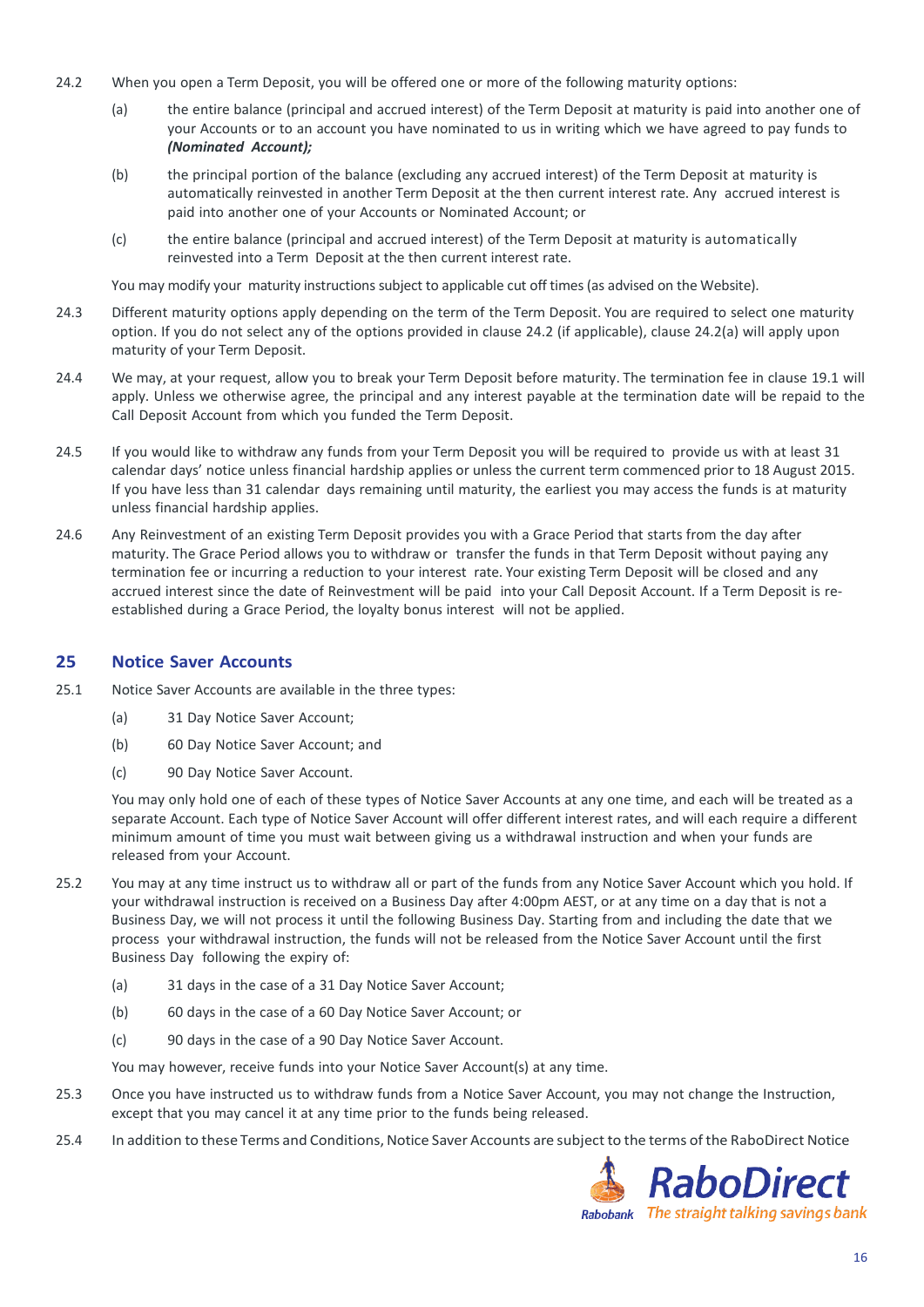Saver Account PDS. A copy of this document can be obtained at any time on our Website. You should consider this document before making any decisions in relation to a Notice Saver Account.

### **26 DirectDebitAuthorityServiceAgreement**

26.1 In this clause 26:

*Debit Account* means your Linked Account being an account held at your financial institution from which we are authorised to arrange for funds to be debited.

**Debit Day** means the day that payment by you to us is due. *Debit Payment* means a particular transaction where a debit is made.

**Direct Debit Request** means the direct debit request between us and you.

Your Financial Institution is the financial institution where you hold the account from which you have authorised us to arrange adebit.

## **Debiting your Linked Account**

- 26.2 By making a Direct Debit Request, you have authorised us to arrange for funds to be debited from your Debit Account. You should refer to the Direct Debit Request and these Terms and Conditions for the terms of the arrangement between us and you.
- 26.3 We will only arrange for funds to be debited from your Debit Account as authorised in the Direct Debit Request, and only where your Linked Account has been verified in accordance with clause 22.15.
- 26.4 If the Debit Day falls on a day that is not a Business Day, we may direct Your Financial Institution to debit your Debit Account on the following Business Day. If you are unsure about which day your Debit Account has or will be debited you should ask Your Financial Institution.

#### **Changes by us**

26.5 We may vary any details of this clause 26 or a Direct Debit Request at any time by giving you at least fourteen (14) days' notice. This notice will be provided in writing, by email or will be available on our Website.

#### **Your obligations**

- 26.6 It is your responsibility to ensure that your Debit Account can accept direct debits. Direct debiting is not available for all financial institution accounts. If in doubt, you should refer to Your Financial Institution.
- 26.7 You must advise us if your Debit Account is transferred or closed, or the Debit Account details change.
- 26.8 Youmust ensure that all persons authorised on the Debit Accountsign the Direct Debit Request.
- 26.9 It is your responsibility to ensure that there are sufficient clear funds available in your Debit Account to allow a Debit Payment to be made in accordance with the Direct Debit Request.
- 26.10 If there are insufficient clear funds in your Debit Account to meet a Debit Payment:
	- (a) you may be charged a fee and/or interest by Your Financial Institution;
	- (b) you may also incur fees or charges imposed on or incurred by us; and
	- (c) you must arrange for the Debit Payment to be made by another method or arrange for sufficient clear funds to be in your Debit Account by an agreed time so that we can process the Debit Payment.
- 26.11 You should check your Debit Account statement to verify that the amounts debited from your Debit Account are correct.
- 26.12 If we are liable to pay goods and services tax *(GST)* on a supply made in connection with these Terms and Conditions, then you agree to pay us on demand an amount equal to the consideration payable for the supply multiplied by the prevailing GST rate.

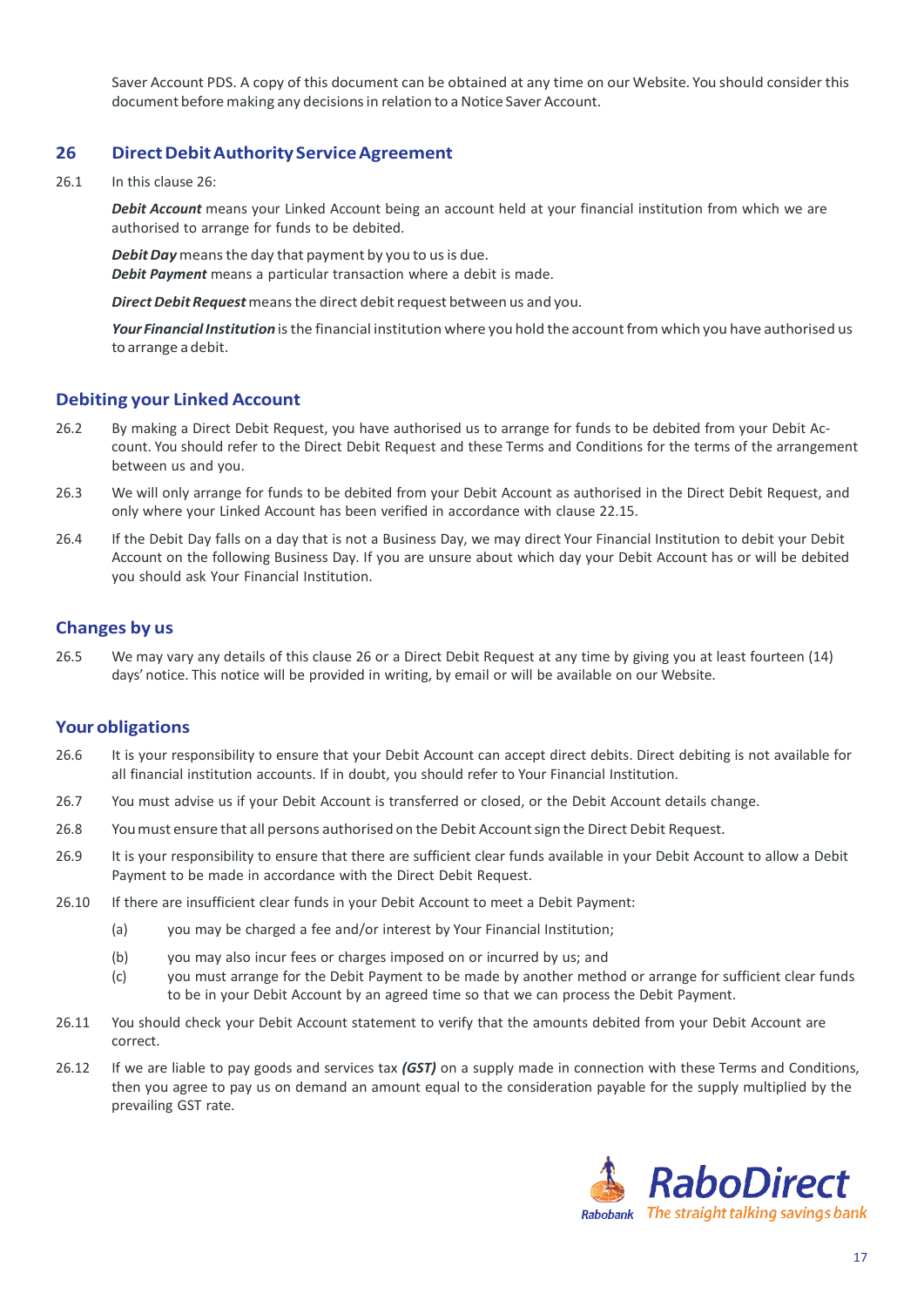## **Dispute**

- 26.13 If you believe that there has been an error in debiting your Debit Account, you should contact the RaboDirect Customer Experience Centre on 1800 445 445 and confirm by notice in writing with us as soon as possible so that we can resolve your query more quickly or contact Your Financial Institution.
- 26.14 If we conclude, as a result of our investigations, that your Debit Account has been incorrectly debited, we will respond to your query by arranging for Your Financial Institution to adjust your Debit Account (including interest and charges) accordingly. We will also notify you in writing of the amount by which your Debit Account has been adjusted.
- 26.15 If we conclude, as a result of our investigations, that your Debit Account has not been incorrectly debited, we will respond to your query by providing you with reasons and any evidence of this finding.
- 26.16 Any queries you may have about an error made in debiting your Debit Account should be directed to us in the first instance so that we can attempt to resolve the matter between us and you. If we cannot resolve the matter you can still refer it to Your Financial Institution which will obtain details from you of the disputed transaction and may lodge a claim on your behalf.

## **DebitAccount**

- 26.17 Youshould check:
	- (a) with Your Financial Institution whether direct debiting is available from your Debit Account as direct debiting is not available on all accounts offered by financial institutions;
	- (b) whether your Debit Account details that you have provided to us are correct by checking them against a recent account statement; and
	- (c) with Your Financial Institution before completing the Direct Debit Request if you have any queries about how to complete the Direct Debit Request.

## **Confidentiality**

- 26.18 We will keep any information (including your Debit Account details) in your Direct Debit Request confidential (other than to provide those details to Your Financial Institution, the Intermediary, and otherwise as necessary to give effect to your Direct Debit Request). We will make reasonable efforts to keep any such information that we have about you secure and ensure that any of our employees or agents who have access to this information about you do not make any unauthorised use, modification, reproduction or disclosure about that information. We will only disclose this information:
	- (a) to the extent specifically required by law; or
	- (b) to the extent necessary to provide the services and as permitted by these Terms and Conditions (including disclosing information to Your Financial Institution to facilitate a Debit Payment or in connection with any query, dispute or claim).

## <span id="page-17-0"></span>**27 Errors,disputesandcomplaints**

- 27.1 If you believe an error has been made, or unauthorised transactions have occurred in relation to your Account, or you have any other questions after checking your statement, or complaints about our service, please notify us immediately. We have procedures in place to properly consider and deal with any complaints fairly and efficiently. A copy of these procedures can be provided to you free of charge upon request.
- 27.2 You can notify us by writing to RaboDirect at GPO Box 4715 Sydney NSW 2001 or using the RaboDirect telephone number and address as shown on your statement.
- 27.3 Please give us your name and your Account number and any relevant details of the error or unauthorised use, including the amount involved. We may also ask you for further information.
- 27.4 Your dispute will be dealt with by an officer of Rabobank with appropriate authority to resolve the dispute.
- 27.5 In completing our investigation of your complaint, we will inform you in writing of:
	- (a) the outcome of our investigation;

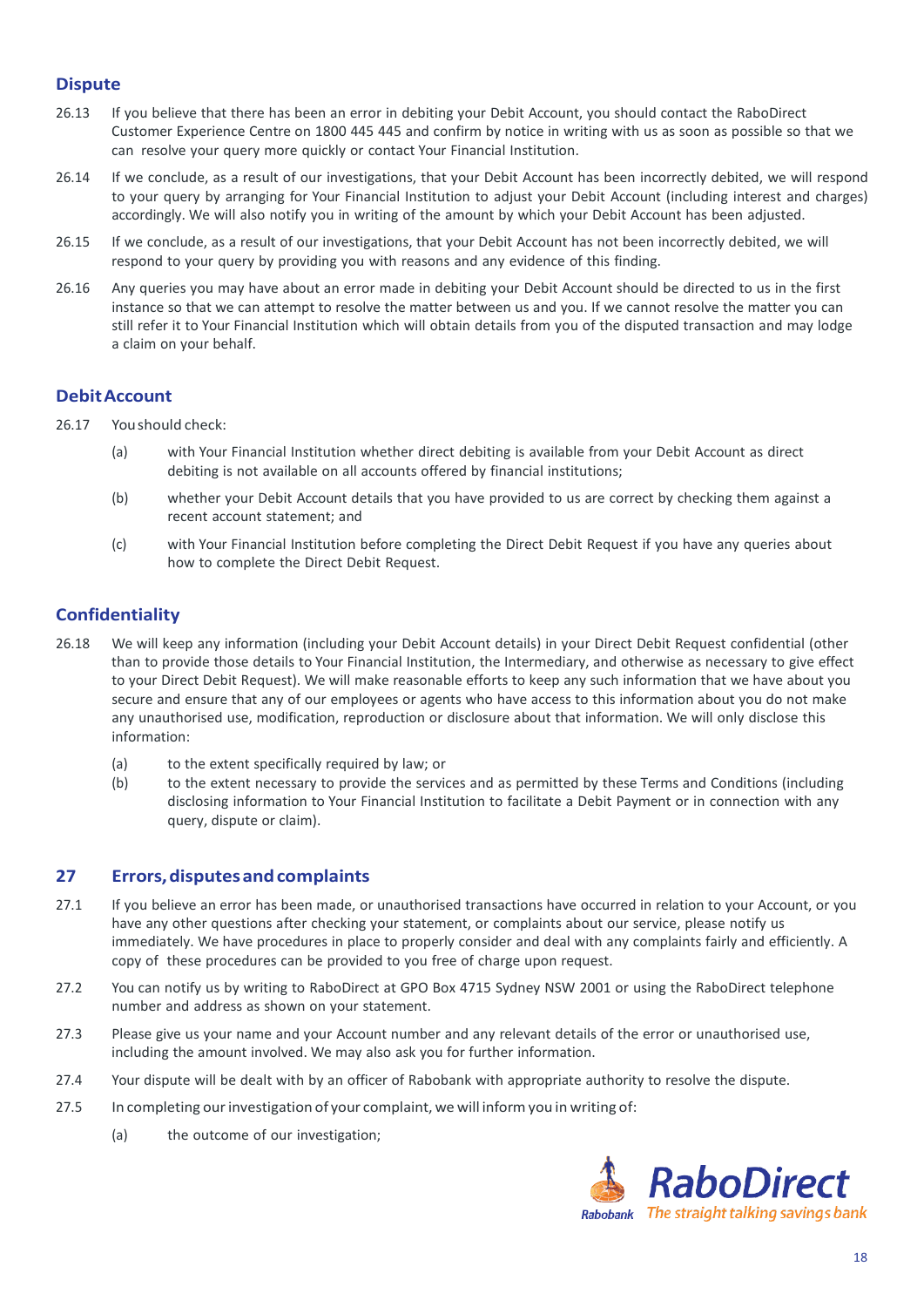- (b) the reasons for the outcome; and
- (c) further action you can take.
- 27.6 If you are not satisfied with our response, or if your complaint has not been resolved within 45 days, you may lodge a complaint with the Financial Ombudsman Service Limited (FOS). FOS may be contacted as follows:

e-mail via [info@fos.org.au;](mailto:info@fos.org.au) telephone on 1300 780 808; fax on (03) 9613 6399; or

post at GPO Box 3, Melbourne, VIC 3000

## **28 Miscellaneous**

#### **FinancialServicesGuide**

- 28.1 A copy of our current Financial Service Guide is available, free of charge, from our Website.
- 28.2 We may pay commission to the Intermediary based on the amount you invest in RaboDirect products as disclosed in our Financial Service Guide. For details on any commission paid please refer to the information provided to you by your Intermediary.

## **Regulatedsuperannuationfunds**

28.3 The provisions of clauses 13.1, 13.3 and 13.5 are, in respect of any Account held by you in your capacity as the trustee of a regulated superannuation fund, subject to any relevant requirements of the *Superannuation Industry (Supervision) Act 1993* (Cth) and the *Superannuation Industry (Supervision) Regulations 1994* (Cth).

## **Corrections**

28.4 We may correct any error we make without first having to seek instructions from you to do so.

#### **Riskmanagement**

28.5 If you have a business Account, you must have appropriate internal controls to minimise the risks of fraud.

## **Keeping usinformed**

- 28.6 You must keep us informed of any changes to your details, including to email addresses, and you must notify us as soon as possible if you become aware of any apparent errors in the details we hold about you.
- 28.7 You must notify us in writing if a person you had nominated as your Intermediary is no longer authorised to act on your behalf. You can only revoke an authorisation you have given in relation to an Intermediary where that revocation is in writing. The revocation may not take effect until we have acknowledged its receipt. If we have not received written notice of a revocation of authority, we will assume that the Intermediary is authorised to act on your behalf.

## **General information**

28.8 We draw your attention to the availability of general information about RaboDirect services including account opening procedures, your rights of confidentiality, complaint handling procedures, our right to combine Accounts, the advisability of reading the terms and conditions of the applicable banking service and other matters, which are set out in the document entitled *General Descriptive Information on RaboDirect Products.* You can obtain a copy of this document at the Website. We recommend that you do so.

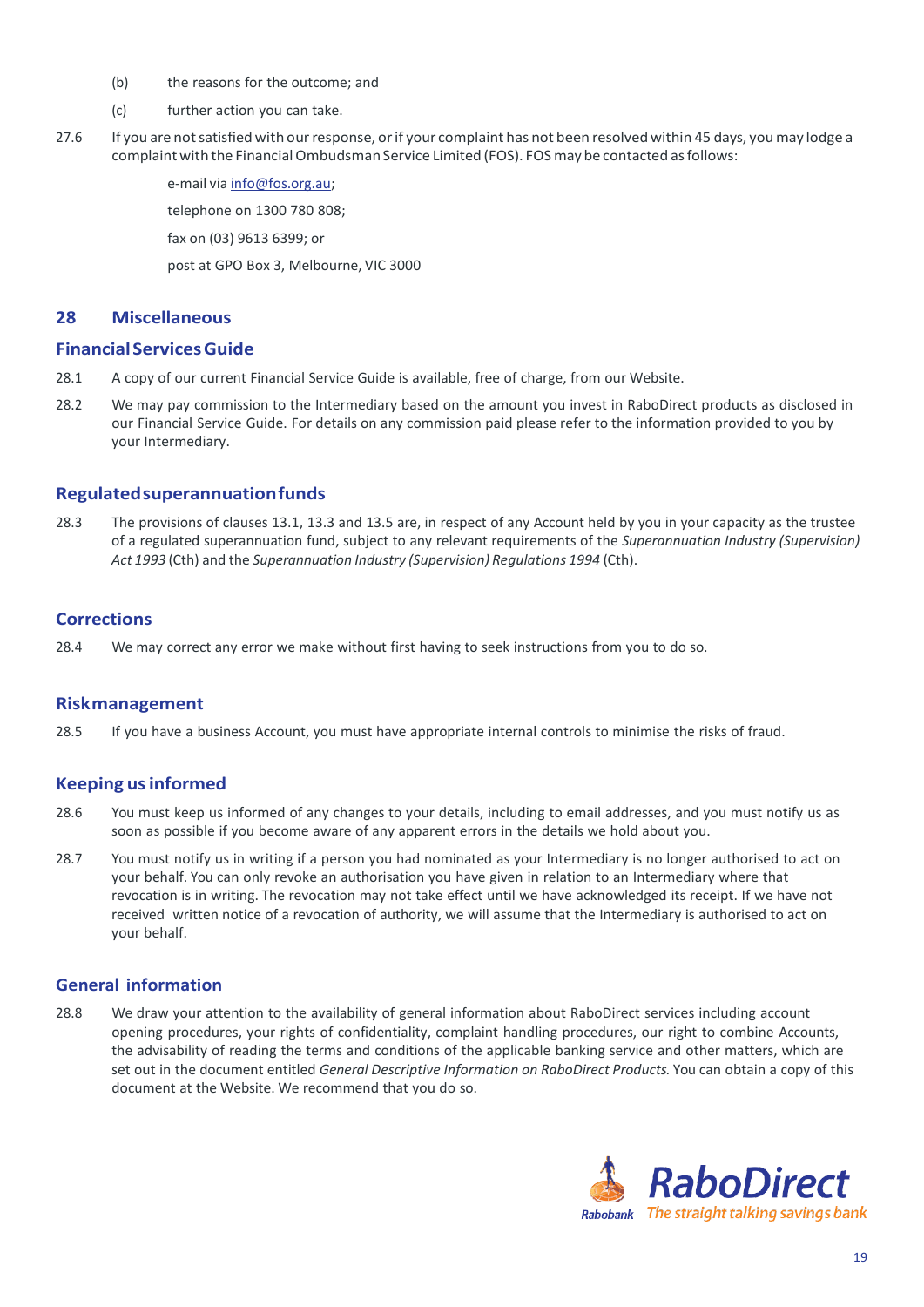## **Application ofthe Code of Banking Practice**

28.9 The provisions of the most current version of the *Code of Banking Practice* apply to banking services we provide you (including your Account) if you are an individual or a small business (as defined in the *Code of Banking Practice*).

## **Consent to Receive ElectronicCommunications**

- 28.10 You agree that we may provide notices, information and documents by electronic communications to you, whether or not prescribed by Relevant Requirements, by:
	- (a) emailing such notices, information or documents to your nominated email address;
	- (b) emailing you to notify you that we have made such notices, information or documents available to you electronically (e.g. on our Website); or
	- (c) any other manner we agree with you.
- 28.11 You agree that:
	- (a) you will not receive a paper copy of any relevant notice or document;
	- (b) you will regularly check to see if you have received any electronic communications from us;
	- (c) you will maintain and check your nominated email address and or any other relevant electronic equipment or services regularly to ensure they are always capable of receiving electronic communications;
	- (d) you will be responsible for printing or saving important information you receive from us electronically; and
	- (e) any notice or document we send to you by electronic communication will be deemed to have been received by you.
- 28.12 You may update your contact details by giving notice to RaboDirect by contacting the Customer Experience Centre on 1800 445 445.
- 28.13 You may terminate your agreement to the electronic provision of information. However, if you do so, we may elect to close your Account.
- 28.14 Where you own, or open more than one Account in a different capacity or as a different customer type (e.g. owning an individual Account in your own name and also a joint Account in the name of you and your spouse), we may create a single customer record in your name.

#### <span id="page-19-0"></span>**Single customerrecord formultipleAccounts**

28.15 In the event that your personal details (e.g. contact information, residential address, telephone number etc.) we hold in respect of one of your Accounts is different or inconsistent with the personal details we hold in respect of another of your Accounts, we may update your customer record so that your personal details are consistent across all of your Accounts. Generally we will do this by overwriting, to the extent of any inconsistency, an earlier set of your personal details with the latest set of your personal details which we have been provided.

#### **FinancialClaimsScheme**

- 28.16 You may be entitled to payment under the Federal Government's Financial Claims Scheme. Payments under the Financial Claims Scheme are subject to a limit for each depositor. When considering such a limit as it applies to you, you should take into consideration all accounts (including RaboDirect Accounts) which you may hold with Rabobank Australia Limited. Information about the Financial Claims Scheme can be obtained from the APRA website at [http://www.apra.gov.au](http://www.apra.gov.au/) and the APRA hotline on 1300 55 88 49.
- 28.17 You agree that that we may provide your Linked Account details to APRA and/or to the Reserve Bank of Australia or another paying agent nominated by APRA forthe purposes ofthe Financial Claims Scheme.